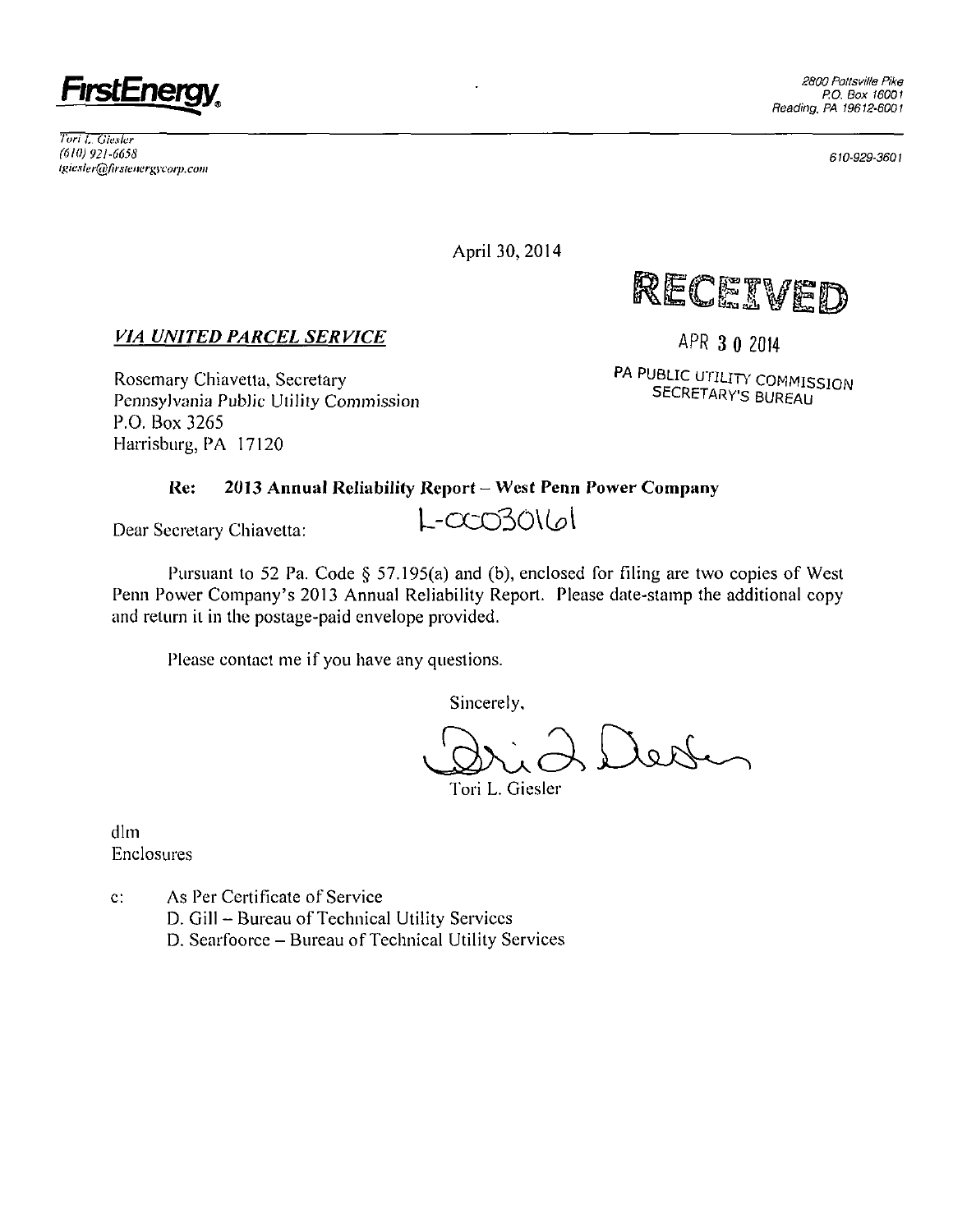

PA PUBLIC UTILITY COMMISSION<br>SECRETARY'S BUREAU

APR 30 2014



## **2013 Annual Reliability Report**

West Penn Power Company

Pursuant to 52 Pa. Code § 57.195(a) and (b)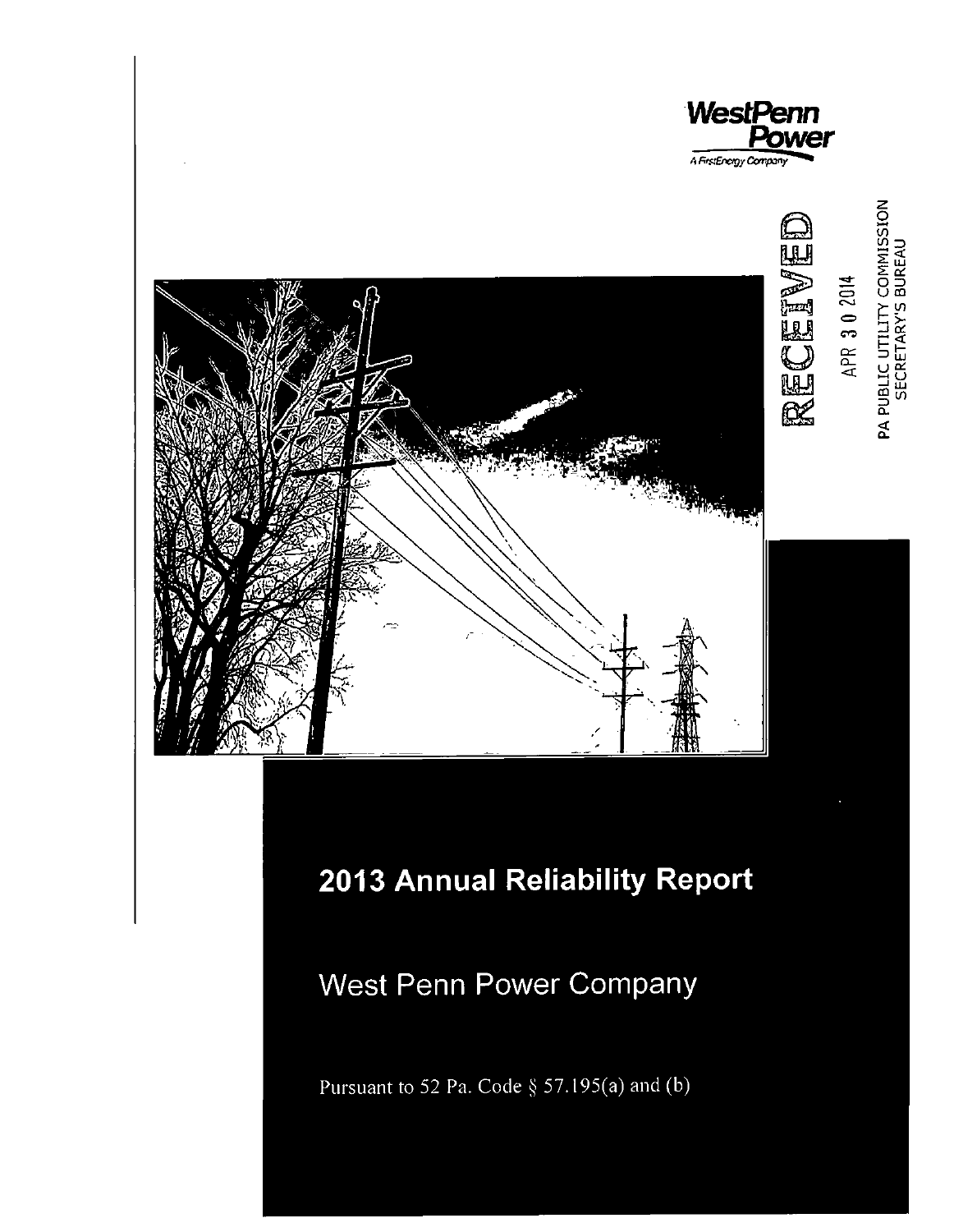#### **2013 Annual Reliability Report West Penn Power Company Pursuant to 52 Pa. Code Chapter § 57.195(a) and (b)**

The following 2013 Annual Reliability Report ('"Report") is submitted to the Pennsylvania Public Utility Commission ("PaPUC" or "Commission") on behalf of West Penn Power Company ("West Penn Power").

*Section 57,195(b)(1) An overall current assessment of the state of the system reliability in the EDC's service territory including a discussion ofthe EDC's currenl programs and procedures for providing reliable electric service.* 

#### *Current Assessment of the State of System Reliability*

West Penn Power's year end reliability results reflect the Company's ongoing commitment to operate the present system in a sale manner and to improve reliability for their customers. The Company has programs and processes in place to continually address and enhance system reliability. These programs include inspection and maintenance, such as overhead circuit, pole and capacitor inspections. West Penn Power also conducts worst performing circuit reviews, mainline hardware reviews, complete circuit coordination reviews, remote circuit monitoring, customers experiencing multiple interruption (CEMI) review and outage cause analysis trending.

In 2013. the Company instituted a danger tree program in addition to the Vegetation Management Program. The new program consists of removing or significantly reducing in height, diseased or damaged trees located outside the boundary of the right-of-way that may pose a threat to service reliability or the integrity of the line. West Penn Power also initialed zone 1 (substation to the first protective device) vegetation reviews to minimize the effects of identified danger trees on the system. Finally, a new formalized circuit lockout review program was implemented in 2013 to allow engineering to identify solutions to reduce future lockouts on circuits to improve circuit reliability.

West Penn Power's SAIDI was 14% better than the 12-month standard and CAIDI was 10% better than the 12-month standard. Further. CAIDI improved by 19% from 2012 to 2013. Weather events continue to impact circuit reliability and overall reliability performance. West Penn Power experienced 27 minor storm days in 2013 compared to the 4 year average of 23 storm days that occurred during the years 2010- 2013. Specifically, the events occurring July 9-11 and November I. 2013 resulted in a SAIFI impact of 0.17 and a SAID! impact of 66 minutes.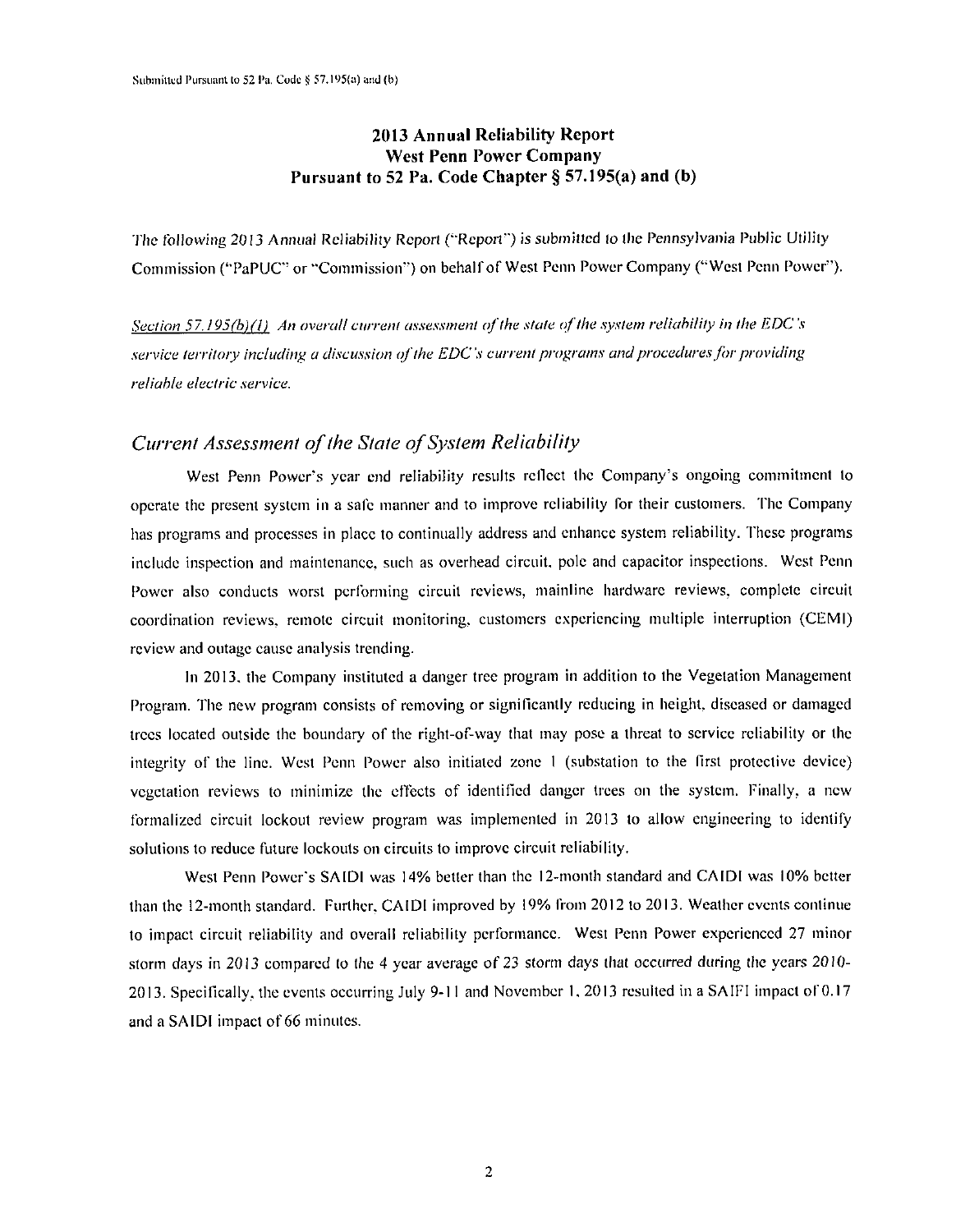#### **Reliability Results**

**The table below, taken from the 4"' Quarter 2013 Reliability Report, shows all reliability indices in 2013 were better than the Commission's 12-Month Standard (shown in green).** 

|                                                    |             | <b>West Penn Power</b> | z               |
|----------------------------------------------------|-------------|------------------------|-----------------|
| 12-Mo Rolling<br>a Maria de Ca<br>$\sim 2^{\rm o}$ | Benchmark   | 12-Month<br>Standard   | 12-Month Actual |
| <b>SAIFI</b>                                       | 1.05        | 1.26                   | 1.21            |
| CAIDI                                              | 170         | 204                    | 183             |
| <b>SAIDI</b>                                       | 179         | 257                    | 222             |
| <b>Customers Served</b> <sup>1</sup>               |             | 710,379                |                 |
| <b>Number of Sustained</b><br>Interruptions        | 11,430      |                        |                 |
| <b>Customers Affected</b>                          | 863.104     |                        |                 |
| <b>Customer Minutes</b>                            | 157,751,725 |                        |                 |

<sup>&</sup>lt;sup>1</sup> Represents the average number of customers served during the reporting period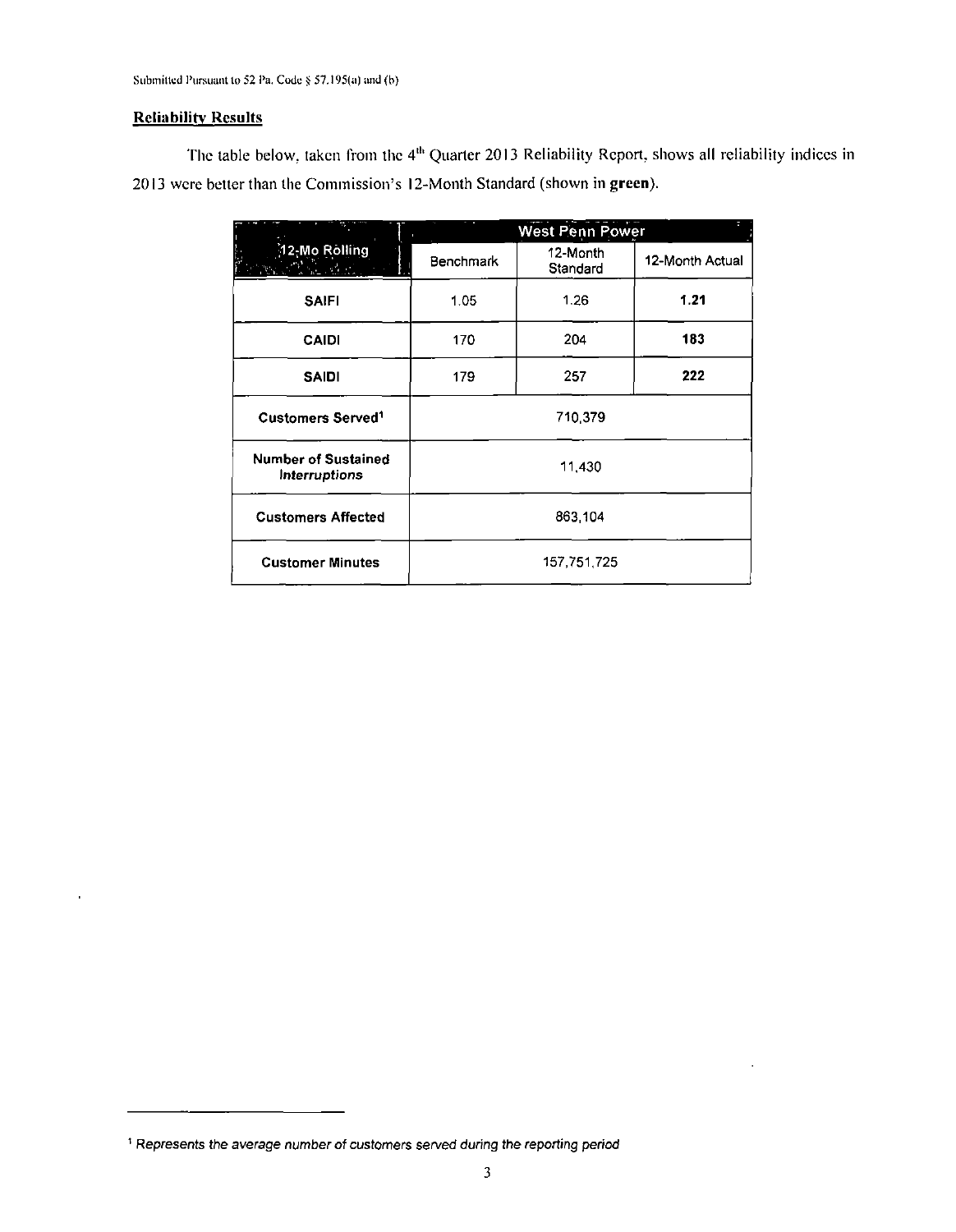*Section 57.195(b)(2) A description of each major event lhat occurred during Ihe year being reported on, including the time and duration of the event, the number of customers affected, the cause of the event and any modified procedures adopted to avoid or minimize ihe impact of similar events in the future.* 

## *Major Events*

As defined in 52 Pa. Code § 57.192. a major event is deiermined lo have occurred 1) where 10% of West Penn Power's customers arc out of service for five minutes or greater or 2) where an unscheduled interruption of electric service results from an action taken by West Penn Power to maintain the adequacy and security of the electrical system, including emergency load control, emergency switching and energy conservation procedures, affecting at least one customer. This annual report for 2013 is based on the exclusion of one major event as described in Ihe second scenario above and is consistent with the major events reported in the second quarter report. The only major event for 2013 is as follows:

| FirstEnergy<br>Company    | <b>Customers</b><br><b>Affected</b> |                 | <b>Time and Duration of the Event</b> | Cause of the<br>Event  | Commission ·<br>Approval<br><b>Status</b> |
|---------------------------|-------------------------------------|-----------------|---------------------------------------|------------------------|-------------------------------------------|
|                           |                                     | Duration        | 3 hours and 30<br>minutes             |                        |                                           |
| <b>West Penn</b><br>Power | 2823                                | Start Date/Time | May 14, 2013<br>$3:08$ pm             | Transmission<br>Outage | Approved<br>August 21, 2013               |
|                           |                                     | End Date/Time   | May 14, 2013<br>$6:38$ pm             |                        |                                           |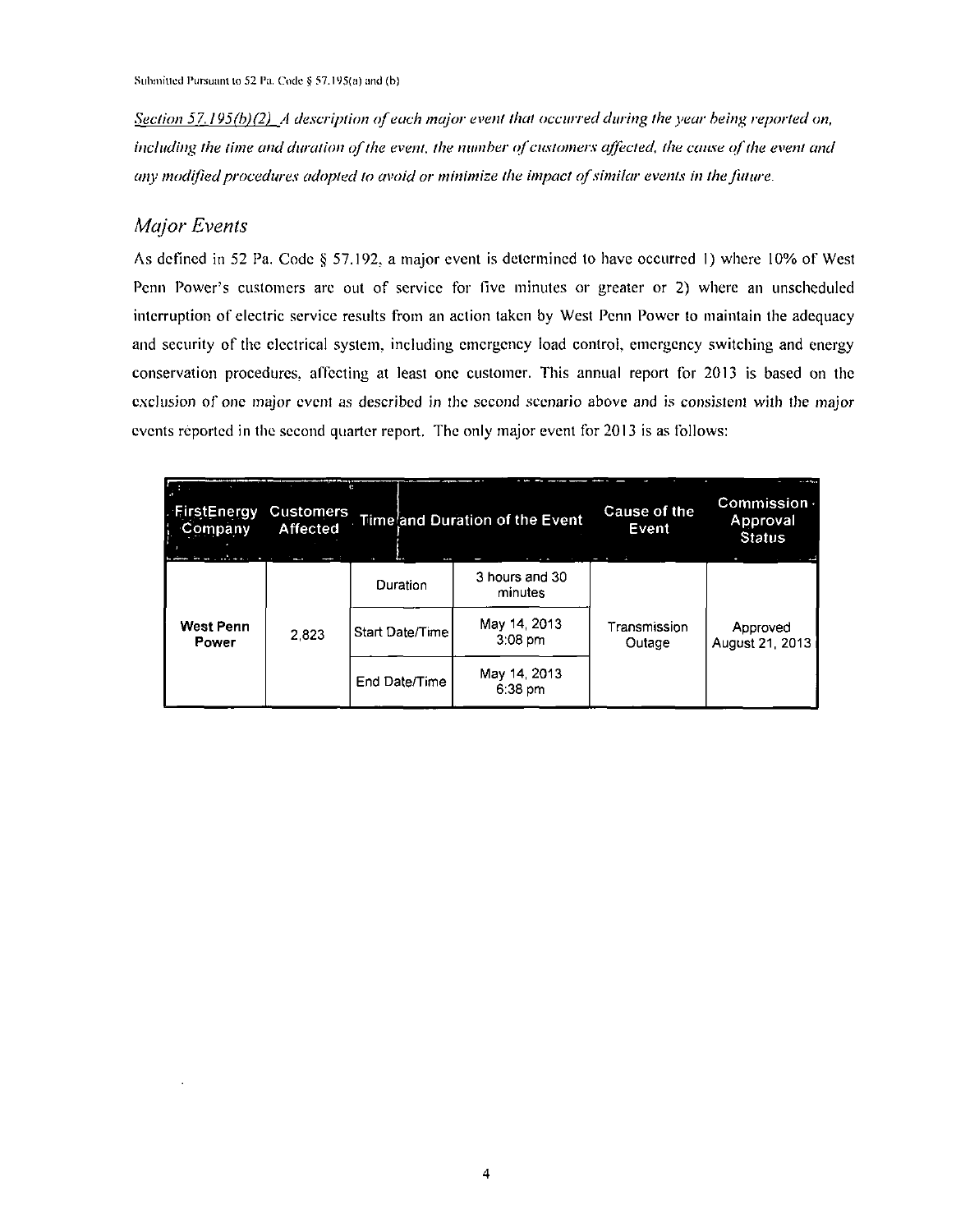*Section 57.195(b)(3) A table showing the actual values of each of the reliability indices (SAIFI, CAIDI, SAIDI*, and if available, *MAIFI) for the EDC*'s service territory for each of the preceding 3 calendar years. *The report shall include the data used in calculating the indices, namely the average number of customers served, the number of sustained customer minutes interruptions, the number of customers affected and the minutes of interruption. IfMAIFI values are provided, the numher of customer momentary interruptions shall also be reported.* 

#### *Reliability Indices*

For the purposes of this report, all reliability reporting is based upon the PaPUC's definitions for "major events" (outage data excluded as a result of major events).<sup>2</sup>

| <b>7. Thistoric 12-Month Rolling Reliability Indices</b><br>$\sim$ |                               |             |             |             |
|--------------------------------------------------------------------|-------------------------------|-------------|-------------|-------------|
|                                                                    | <b>Index</b>                  | 2011        | 2012        | 2013        |
|                                                                    | <b>SAIFI</b>                  | 1.40        | 1.07        | 1.21        |
|                                                                    | CAIDI                         | 151         | 226         | 183         |
| <b>West Penn</b>                                                   | <b>SAIDI</b>                  | 211         | 241         | 221         |
| Power                                                              | <b>Customer Minutes</b>       | 151 157 755 | 170.498.704 | 157,751,725 |
|                                                                    | <b>Customers Affected</b>     | 999 988     | 753.301     | 863,104     |
|                                                                    | Customers Served <sup>3</sup> | 715.738     | 706.261     | 710,379     |

| 36-Month                 | West Penn Power      |                    |
|--------------------------|----------------------|--------------------|
| Rolling<br>Year-End 2013 | 36-Month<br>Standard | 36-Month<br>Actual |
| <b>SAIFI</b>             | 1.16                 | 1.23 <sup>4</sup>  |
| CAIDI                    | 187                  | 187                |
| <b>SAIDI</b>             | 217                  | 2254               |

<sup>2</sup> MAIFI values are not available

<sup>&</sup>lt;sup>3</sup> Represents the average number of customers served during the reporting period

West Penn Power's higher-than-normal SAIFI and SAIDI performance for the 36-month period is directly attributed to 24 minor storm days that occurred in 2011 contributing 0.53 to SAIFI and 121 minutes to SAIDI, two non-excludable storm events in 2012 including Derecho and Hurricane Sandy that contributed 0.15 to SAIFI and 85 minutes to SAIDI and 27 minor storm days that contributed 0,52 to SAIFI and 137 minutes to SAIDI in 2013.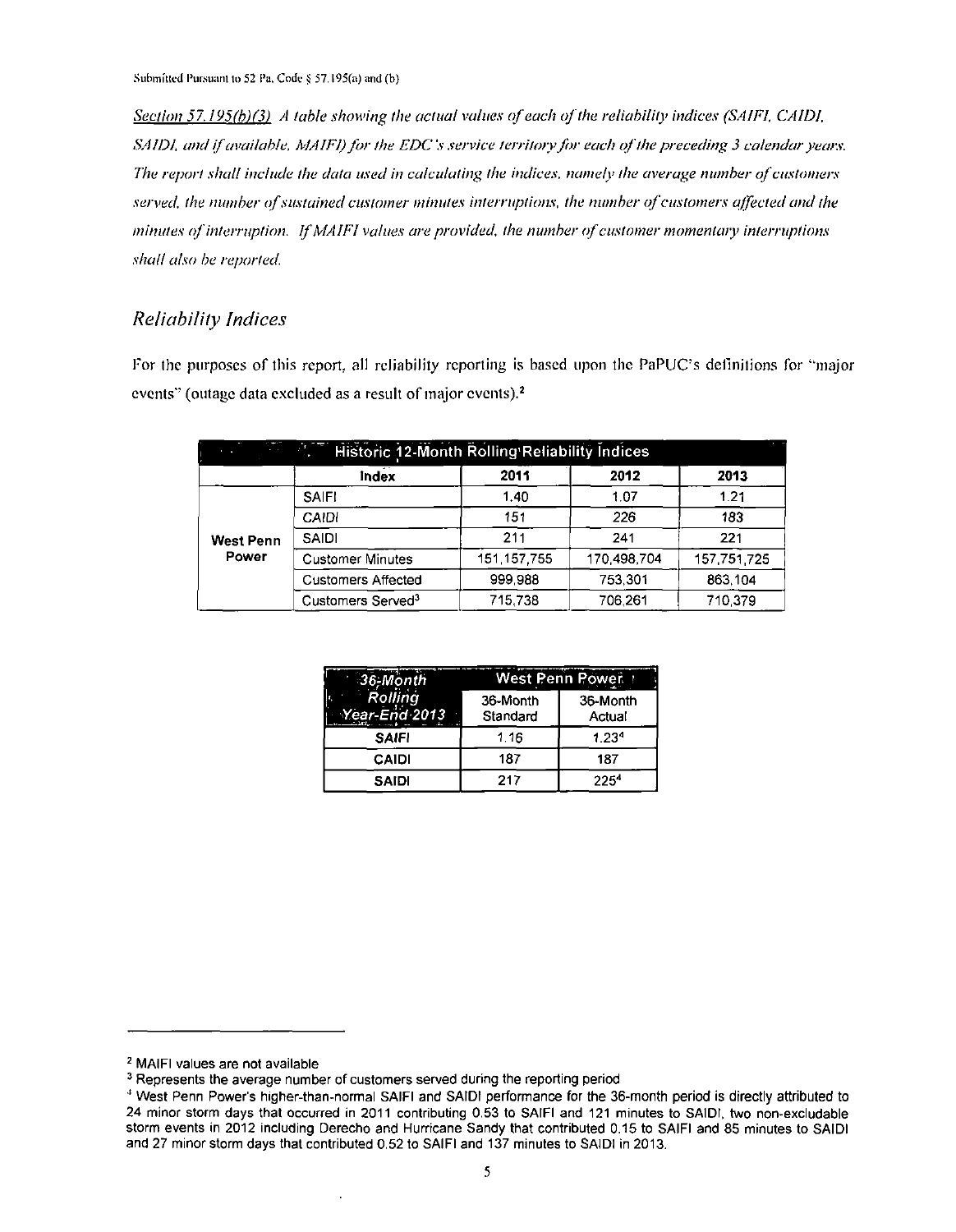Subinitied Pursuant to 52 Pa. Code §  $57.195(a)$  and (b)

*Section 57.195(b) (4) A breakdown and analysis of outage causes during the year being reported on. including the number and percentage of service outages, the numher of cuslomers interrupted, the customer interruption minutes categorized by outage cause such as equipment failure, animal contact, tree related, and so forth. Proposed solutions to identified service problems shall be reported.* 

### *Outages by Cause<sup>5</sup>*

|                                                    | <b>Outages by Cause</b> |                         |                  |                |
|----------------------------------------------------|-------------------------|-------------------------|------------------|----------------|
| 4th Quarter 2013                                   | <b>West Penn Power</b>  |                         |                  |                |
| 12-Month Rolling                                   |                         |                         |                  |                |
|                                                    | <b>Customer</b>         | Number of               | <b>Customers</b> | % Based on     |
| Cause                                              | <b>Minutes</b>          | <b>Sustained</b>        | <b>Affected</b>  | Number of      |
|                                                    |                         | Interruptions           |                  | <b>Outages</b> |
| <b>EQUIPMENT FAILURE</b>                           | 26,334,683              | 2,335                   | 175,741          | 20.43%         |
| <b>UNKNOWN</b>                                     | 16,443,556              | 1,856                   | 106,987          | 16.24%         |
| <b>TREES OFF ROW-TREE</b>                          | 49.962,288              | 1524                    | 135,965          | 13.33%         |
| <b>FORCED OUTAGE</b>                               | 13,286,903              | 1,267                   | 163,291          | 11.08%         |
| LINE FAILURE                                       | 17,925,397              | 1.045                   | 76,169           | 9.14%          |
| <b>ANIMAL</b>                                      | 2,664,483               | 1022                    | 28,191           | 8.94%          |
| <b>TREES/NOT PREVENTABLE</b>                       | 8,985,043               | 624                     | 42,526           | 5.46%          |
| <b>VEHICLE</b>                                     | 5,724,060               | 350                     | 44,732           | 3.06%          |
| TREES OFF ROW-LIMB                                 | 5,390,579               | 335                     | 28,393           | 2.93%          |
| TREES ON ROW                                       | 4,505,225               | 264                     | 15,425           | 2.31%          |
| TREES - SEC/SERVICE                                | 218,306                 | $\overline{212}$        | $\overline{521}$ | 1.85%          |
| <b>BIRD</b>                                        | 471,053                 | 209                     | 4,304            | 1.83%          |
| <b>LIGHTNING</b>                                   | 2,907,124               | 140                     | 15,967           | 1.22%          |
| HUMAN ERROR - NON-COMPANY                          | 906,071                 | $\overline{\bf 88}$     | 9,004            | 0.77%          |
| UG DIG-UP                                          | 81,061                  | 34                      | 493              | 0.30%          |
| HUMAN ERROR - COMPANY                              | 274,849                 | $\overline{25}$         | 6,472            | 0.22%          |
| <b>TREES/PREVENTABLE</b>                           | 72,508                  | $\overline{18}$         | 413              | 0.16%          |
| OBJECT CONTACT WITH LINE                           | 61,986                  | 15                      | 205              | 0.13%          |
| <b>OVERLOAD</b>                                    | 433,295                 | $\overline{13}$         | 3,420            | 0.11%          |
| <b>VANDALISM</b>                                   | 22,740                  | $\overline{13}$         | $\overline{77}$  | 0.11%          |
| <b>CUSTOMER EQUIPMENT</b>                          | 133,940                 | $\overline{12}$         | 155              | 0.10%          |
| <b>FIRE</b>                                        | 35,003                  | $\overline{9}$          | $\overline{148}$ | 0.08%          |
| OTHER ELECTRIC UTILITY                             | 683,771                 | $\overline{6}$          | 3,178            | 0.05%          |
| PREVIOUS LIGHTNING                                 | 137,787                 | 4                       | 798              | 0.03%          |
| <b>SWITCHING ERROR</b>                             | 16,516                  | 4                       | $\overline{205}$ | 0.03%          |
| <b>CONTAMINATION</b>                               | 1,425                   | $\overline{2}$          | $\overline{9}$   | 0.02%          |
| <b>WIND</b>                                        | 47,765                  | $\overline{2}$          | 19               | 0.02%          |
| <b>ICE</b>                                         | $\overline{118}$        | $\overline{\mathbf{1}}$ |                  | 0.01%          |
| OTHER UTILITY-NON ELEC                             | 24,190                  | 1                       | 295              | 0.01%          |
| 10181 2019 2021 2022 2023 2024 2025 2021 2022 2021 |                         | 117430                  | [863504]         | 100100%        |

<sup>^</sup>In May 2013. new outage cause codes were added to help better categorize tree related outages. Definitions of these codes are as follows: Trees On ROW - An outage caused by tree thai has grown into or contacted a West Penn Power primary within the distribution clearing zone Trees Off ROW-Tree - An outage caused by tree that has fallen into a West Penn Power primary outside the distribution clearing zone Trees Off ROW-Limb - An outage caused by tree limb that has fallen into a West Penn Power primary outside the distribution clearing zone Trees - Sec/Service - An outage caused by tree that has grown into or contacted a West Penn Power secondary or service.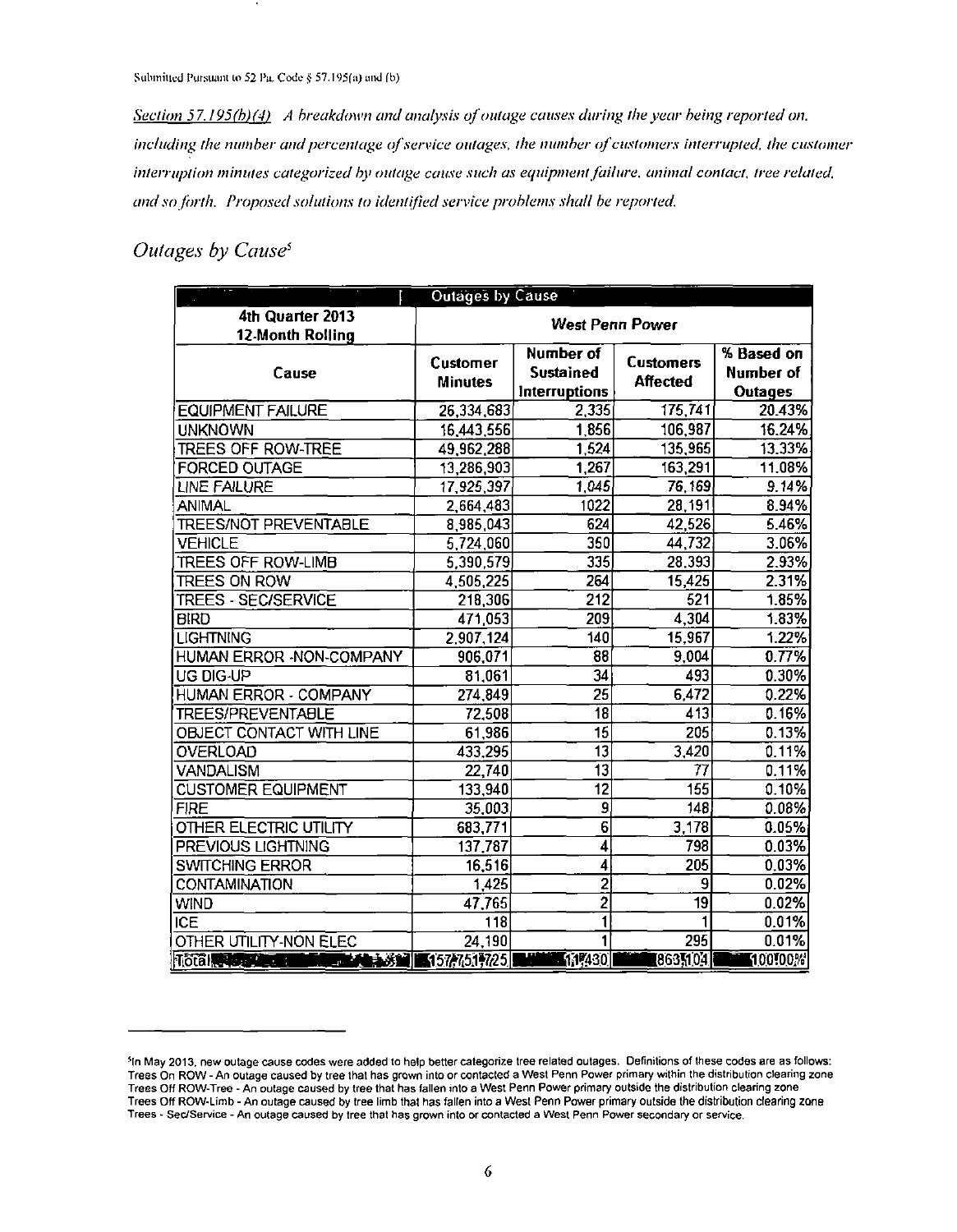#### Proposed Solutions - West Penn Power

#### Equipment Failure

West Penn Power addresses equipment failures using a three-prong approach. The first step is to conduct pole by pole reviews of main line hardware and correct any deficiencies found. The second step is a review of the entire overhead circuit, visiting all locations on a six-year cycle. And the third step is conducting an engineering review and root cause analysis of all distribution circuit lockouts. The number of equipment failures is mitigated through these programs and the follow up corrective actions. In addition, the Engineering Department periodically conducts a mulli-opcration device review to identify causes and trends of equipment failures and other outage causes. Engineering then plans accordingly to repair or replace facilities.

#### Unknown

There arc numerous events, which arc typically transient in nature, that result in outages with an unknown cause. Procedures are in place for Held personnel to investigate recurring outages on a specific sectionalizing device. Experience has shown that very few of the outage events classified as unknown are recurrent in nature. West Penn Power also introduced a root cause analysis process for all circuit lockouts that includes field patrols of all unknown outage causes.

#### Trees Off ROW-Tree

West Penn Power's danger tree program consists of removing, or significantly reducing in height, dead, diseased or damaged trees located outside the boundary of the right-of-way that pose a threat to service reliability or the integrity of the line under any weather condition. In 2012, West Penn Power began a program targeting ash trees impacted by the Emerald Ash Borer. This has been an ongoing effort, continuing throughout 2013.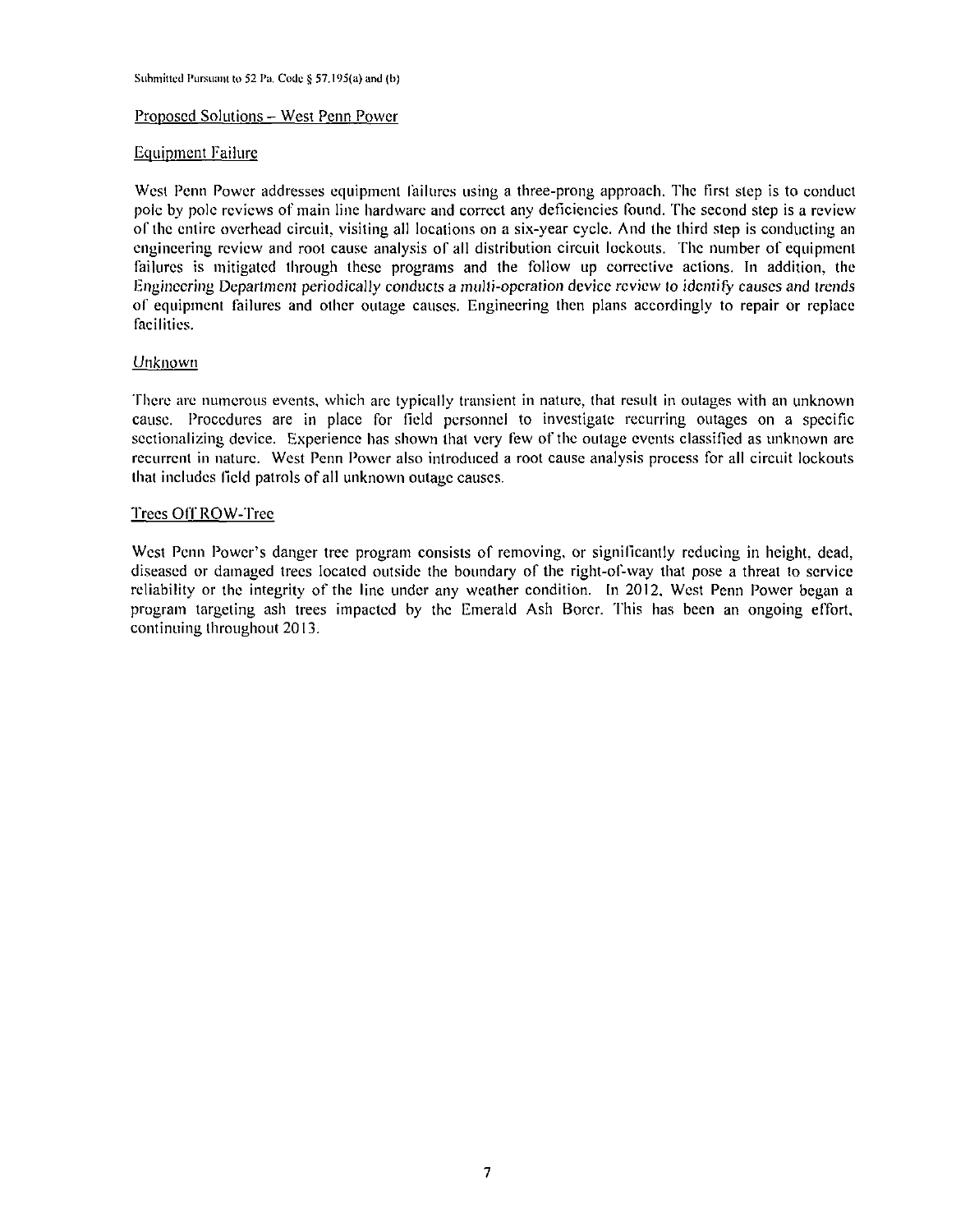Submitted Pursuant to 52 Pa. Code § 57.195(a) and (b)

*Section 57.195fb) (5) A list of the major remedial efforts taken to date and planned for circuits that have been on the worst performing 5% of circuits list for a year or more.* 

## *Worst Performing Circuits - Remedial Actions*

West Penn Power's Remedial Actions for its 5% Worst Performing Circuits are provided in Attachmenl A of this report.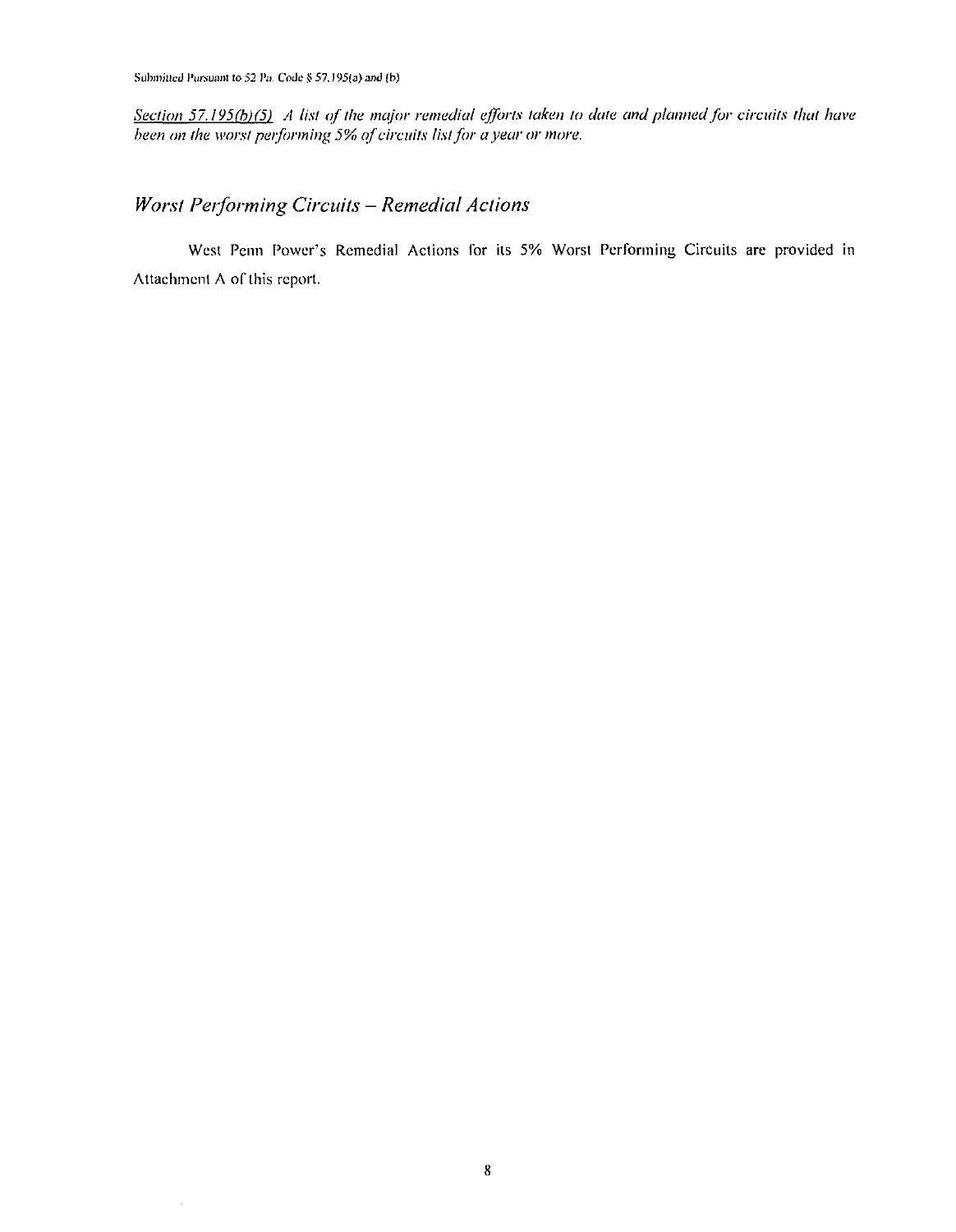Section 57.195(b)(6) A comparison of established transmission and distribution inspections and maintenance goals/objectives versus actual results achieved during (he year being reported on. Explanations of any variances shall be included.

 $\ddot{\phantom{a}}$ 

|                     | <b>Inspection and Maintenance</b><br>2013 | <b>West Penn Power</b>     |                        |  |
|---------------------|-------------------------------------------|----------------------------|------------------------|--|
|                     |                                           | Planned                    | Completed              |  |
|                     | <b>Transmission (Miles)</b>               | 513.30                     | 509.40 <sup>6</sup>    |  |
| Forestry            | Distribution (Miles)                      | 4,482                      | 4.482                  |  |
| Transmission        | <b>Aerial Patrols</b>                     | $\overline{2}$             | 2                      |  |
|                     | Groundline                                | 0                          | 0                      |  |
|                     | General Inspections                       | 5.070                      | 5,070                  |  |
| <b>Substation</b>   | Transformers                              | 405                        | 547                    |  |
|                     | <b>Breakers</b>                           | 210                        | 485                    |  |
|                     | <b>Relay Schemes</b>                      | 133                        | 159                    |  |
|                     | Capacitors                                | 1,332                      | 1,332                  |  |
| <b>Distribution</b> | Poles                                     | 38,701                     | 45,660                 |  |
|                     | Reclosers                                 | 3,799                      | 3,799                  |  |
|                     | Radio-Controlled Switches                 | radio-controlled switches. | West Penn Power has no |  |

#### T&D Inspection and Maintenance Program

General Note:

 $\overline{a}$ 

Unless specified otherwise, all inspections are reported on a unit basis rather than on a location basis.

<sup>&</sup>lt;sup>6</sup> 3.9 miles were unable to be completed in 2013 due to restricted access resulting from flooding (1.39 miles) and 17 refusals (2.51 miles). 3.33 ofthe 3.9 miles have been completed in 2014 leaving .57 miles to be completed from 3 ofthe refusals.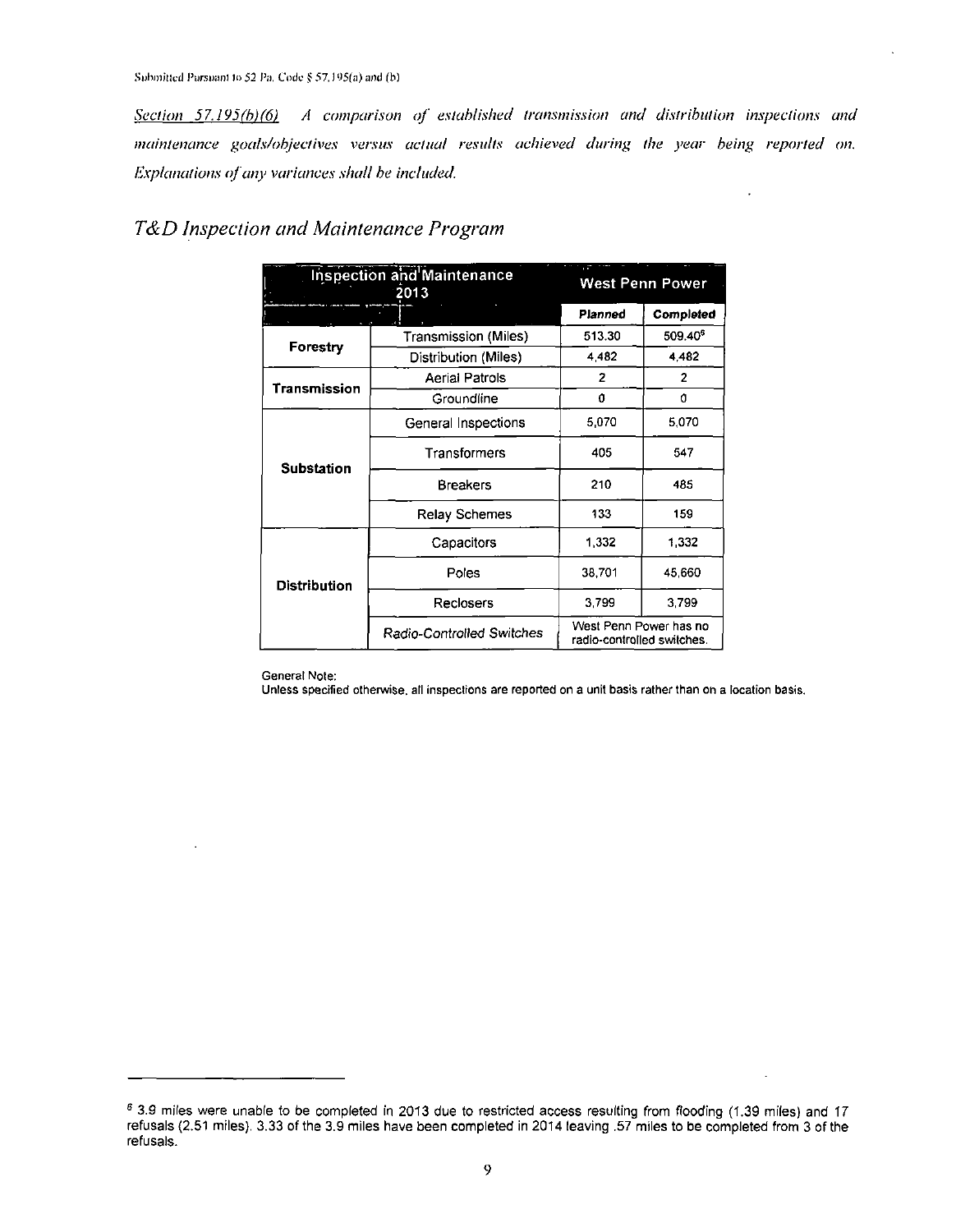Section 57.195(b)(7) A comparison of budgeted versus actual transmission and distribution operation and maintenance expenses for the year being reported on in total and detailed by the EDC's own functional account code of FERC account code as available. Explanations of any variances shall be included.

| <b>West Penn Power</b><br>T&D O&M (YTD December 2013) (\$)<br><b>YTD Actuals</b><br><b>YTD Budget</b><br>Variance %<br>Category<br><b>Notes</b><br><b>Transmission</b><br>Operation Supervision and Engineering<br>160<br>$\mathbf{0}$<br>100%<br>560<br>$\mathbf{1}$<br>561<br>2,918,008<br>$\overline{2}$<br>577,986<br>$-80%$<br>Load Dispatching<br>562<br>Station Expenses<br>259,926<br>2,898,094<br>-91%<br>3<br>563<br>46,193<br>100%<br>$\mathbf{0}$<br>Overhead Lines Expenses<br>$\blacktriangle$<br>24,993,079<br>24,306,181<br>3%<br>565<br>Transmission of Electricity by Others<br>566<br>194,763<br>160,883<br>$-17%$<br>5<br>Miscellaneous Transmission Expenses<br>567<br>Rents<br>2,723<br>2,867<br>$-5%$<br>Maintenance Supervision and<br>568<br>77,480<br>1,096,662<br>$-93%$<br>6<br>Engineering<br>569<br>Maintenance of Structures<br>55,174<br>275,970<br>$-80%$<br>7<br>570<br>(33, 305)<br>$-5149%$<br>Maintenance of Station Equipment<br>1,681,526<br>8<br>571<br>6,332,766<br>864,563<br>632%<br>Maintenance of Overhead Lines<br>9<br>572<br>12,854<br>100%<br>Maintenance of Underground Lines<br>10 <sub>1</sub><br>0 |
|---------------------------------------------------------------------------------------------------------------------------------------------------------------------------------------------------------------------------------------------------------------------------------------------------------------------------------------------------------------------------------------------------------------------------------------------------------------------------------------------------------------------------------------------------------------------------------------------------------------------------------------------------------------------------------------------------------------------------------------------------------------------------------------------------------------------------------------------------------------------------------------------------------------------------------------------------------------------------------------------------------------------------------------------------------------------------------------------------------------------------------------------------------|
|                                                                                                                                                                                                                                                                                                                                                                                                                                                                                                                                                                                                                                                                                                                                                                                                                                                                                                                                                                                                                                                                                                                                                         |
|                                                                                                                                                                                                                                                                                                                                                                                                                                                                                                                                                                                                                                                                                                                                                                                                                                                                                                                                                                                                                                                                                                                                                         |
|                                                                                                                                                                                                                                                                                                                                                                                                                                                                                                                                                                                                                                                                                                                                                                                                                                                                                                                                                                                                                                                                                                                                                         |
|                                                                                                                                                                                                                                                                                                                                                                                                                                                                                                                                                                                                                                                                                                                                                                                                                                                                                                                                                                                                                                                                                                                                                         |
|                                                                                                                                                                                                                                                                                                                                                                                                                                                                                                                                                                                                                                                                                                                                                                                                                                                                                                                                                                                                                                                                                                                                                         |
|                                                                                                                                                                                                                                                                                                                                                                                                                                                                                                                                                                                                                                                                                                                                                                                                                                                                                                                                                                                                                                                                                                                                                         |
|                                                                                                                                                                                                                                                                                                                                                                                                                                                                                                                                                                                                                                                                                                                                                                                                                                                                                                                                                                                                                                                                                                                                                         |
|                                                                                                                                                                                                                                                                                                                                                                                                                                                                                                                                                                                                                                                                                                                                                                                                                                                                                                                                                                                                                                                                                                                                                         |
|                                                                                                                                                                                                                                                                                                                                                                                                                                                                                                                                                                                                                                                                                                                                                                                                                                                                                                                                                                                                                                                                                                                                                         |
|                                                                                                                                                                                                                                                                                                                                                                                                                                                                                                                                                                                                                                                                                                                                                                                                                                                                                                                                                                                                                                                                                                                                                         |
|                                                                                                                                                                                                                                                                                                                                                                                                                                                                                                                                                                                                                                                                                                                                                                                                                                                                                                                                                                                                                                                                                                                                                         |
|                                                                                                                                                                                                                                                                                                                                                                                                                                                                                                                                                                                                                                                                                                                                                                                                                                                                                                                                                                                                                                                                                                                                                         |
|                                                                                                                                                                                                                                                                                                                                                                                                                                                                                                                                                                                                                                                                                                                                                                                                                                                                                                                                                                                                                                                                                                                                                         |
|                                                                                                                                                                                                                                                                                                                                                                                                                                                                                                                                                                                                                                                                                                                                                                                                                                                                                                                                                                                                                                                                                                                                                         |
|                                                                                                                                                                                                                                                                                                                                                                                                                                                                                                                                                                                                                                                                                                                                                                                                                                                                                                                                                                                                                                                                                                                                                         |
|                                                                                                                                                                                                                                                                                                                                                                                                                                                                                                                                                                                                                                                                                                                                                                                                                                                                                                                                                                                                                                                                                                                                                         |
| Market Administration, Monitoring and<br>575<br>45,126<br>45,000<br>0%<br>Compliance Services                                                                                                                                                                                                                                                                                                                                                                                                                                                                                                                                                                                                                                                                                                                                                                                                                                                                                                                                                                                                                                                           |
| <b>Transmission Total</b><br>34,245,875<br>32,568,804                                                                                                                                                                                                                                                                                                                                                                                                                                                                                                                                                                                                                                                                                                                                                                                                                                                                                                                                                                                                                                                                                                   |
| <b>Distribution</b>                                                                                                                                                                                                                                                                                                                                                                                                                                                                                                                                                                                                                                                                                                                                                                                                                                                                                                                                                                                                                                                                                                                                     |
| 433,774<br>580<br>679,859<br>57%<br>Operation Supervision and Engineering<br>11                                                                                                                                                                                                                                                                                                                                                                                                                                                                                                                                                                                                                                                                                                                                                                                                                                                                                                                                                                                                                                                                         |
| 581<br>1,200,038<br>1,298,802<br>$-8%$<br>Load Dispatching                                                                                                                                                                                                                                                                                                                                                                                                                                                                                                                                                                                                                                                                                                                                                                                                                                                                                                                                                                                                                                                                                              |
| 582<br>Station Expenses<br>1,019,569<br>821,743<br>24%<br>12                                                                                                                                                                                                                                                                                                                                                                                                                                                                                                                                                                                                                                                                                                                                                                                                                                                                                                                                                                                                                                                                                            |
| 583<br>989,563<br>341,463<br>Overhead Line Expenses<br>190%<br>13                                                                                                                                                                                                                                                                                                                                                                                                                                                                                                                                                                                                                                                                                                                                                                                                                                                                                                                                                                                                                                                                                       |
| 584<br>870,000<br>1,027,062<br>18%<br>14<br>Underground Line Expenses                                                                                                                                                                                                                                                                                                                                                                                                                                                                                                                                                                                                                                                                                                                                                                                                                                                                                                                                                                                                                                                                                   |
| 586<br>940,886<br>$-5%$<br>889,828<br>Meter Expenses                                                                                                                                                                                                                                                                                                                                                                                                                                                                                                                                                                                                                                                                                                                                                                                                                                                                                                                                                                                                                                                                                                    |
| 588<br>6,848,491<br>42%<br>Miscellaneous Distribution Expenses<br>9,715,406<br>15 <sub>1</sub>                                                                                                                                                                                                                                                                                                                                                                                                                                                                                                                                                                                                                                                                                                                                                                                                                                                                                                                                                                                                                                                          |
| Maintenance Supervision and<br>590                                                                                                                                                                                                                                                                                                                                                                                                                                                                                                                                                                                                                                                                                                                                                                                                                                                                                                                                                                                                                                                                                                                      |
| 554,657<br>$-31%$<br>381,060<br>16<br>Engineering                                                                                                                                                                                                                                                                                                                                                                                                                                                                                                                                                                                                                                                                                                                                                                                                                                                                                                                                                                                                                                                                                                       |
| Maintenance of Station Equipment<br>2,823,275<br>3,195,787<br>$-12%$<br>17<br>592                                                                                                                                                                                                                                                                                                                                                                                                                                                                                                                                                                                                                                                                                                                                                                                                                                                                                                                                                                                                                                                                       |
| 14,573,300<br>22,015,105<br>$-34%$<br>18<br>Maintenance of Overhead Lines<br>593                                                                                                                                                                                                                                                                                                                                                                                                                                                                                                                                                                                                                                                                                                                                                                                                                                                                                                                                                                                                                                                                        |
| 929,578<br>795,209<br>17%<br>Maintenance of Underground Lines<br>$\overline{19}$<br>594                                                                                                                                                                                                                                                                                                                                                                                                                                                                                                                                                                                                                                                                                                                                                                                                                                                                                                                                                                                                                                                                 |
| Maintenance of Street Lighting and<br>596<br>953,199<br>394,282<br>142%<br>20<br>Signal Systems                                                                                                                                                                                                                                                                                                                                                                                                                                                                                                                                                                                                                                                                                                                                                                                                                                                                                                                                                                                                                                                         |
| 1,405,578<br>1,397.314<br>1%<br>Maintenance of Meters<br>597                                                                                                                                                                                                                                                                                                                                                                                                                                                                                                                                                                                                                                                                                                                                                                                                                                                                                                                                                                                                                                                                                            |
| Maintenance of Miscellaneous<br>598<br>336,013<br>1,596.881<br>$-79%$<br>21                                                                                                                                                                                                                                                                                                                                                                                                                                                                                                                                                                                                                                                                                                                                                                                                                                                                                                                                                                                                                                                                             |
| Distribution Plant                                                                                                                                                                                                                                                                                                                                                                                                                                                                                                                                                                                                                                                                                                                                                                                                                                                                                                                                                                                                                                                                                                                                      |
| 41,504,393<br>36,923,328<br><b>Distribution Total</b>                                                                                                                                                                                                                                                                                                                                                                                                                                                                                                                                                                                                                                                                                                                                                                                                                                                                                                                                                                                                                                                                                                   |
| 7456952031<br>740735197<br>WestPennPowerCland Total Tower 44                                                                                                                                                                                                                                                                                                                                                                                                                                                                                                                                                                                                                                                                                                                                                                                                                                                                                                                                                                                                                                                                                            |

## Budgeted vs. Actual T&D Operation & Maintenance Expenditures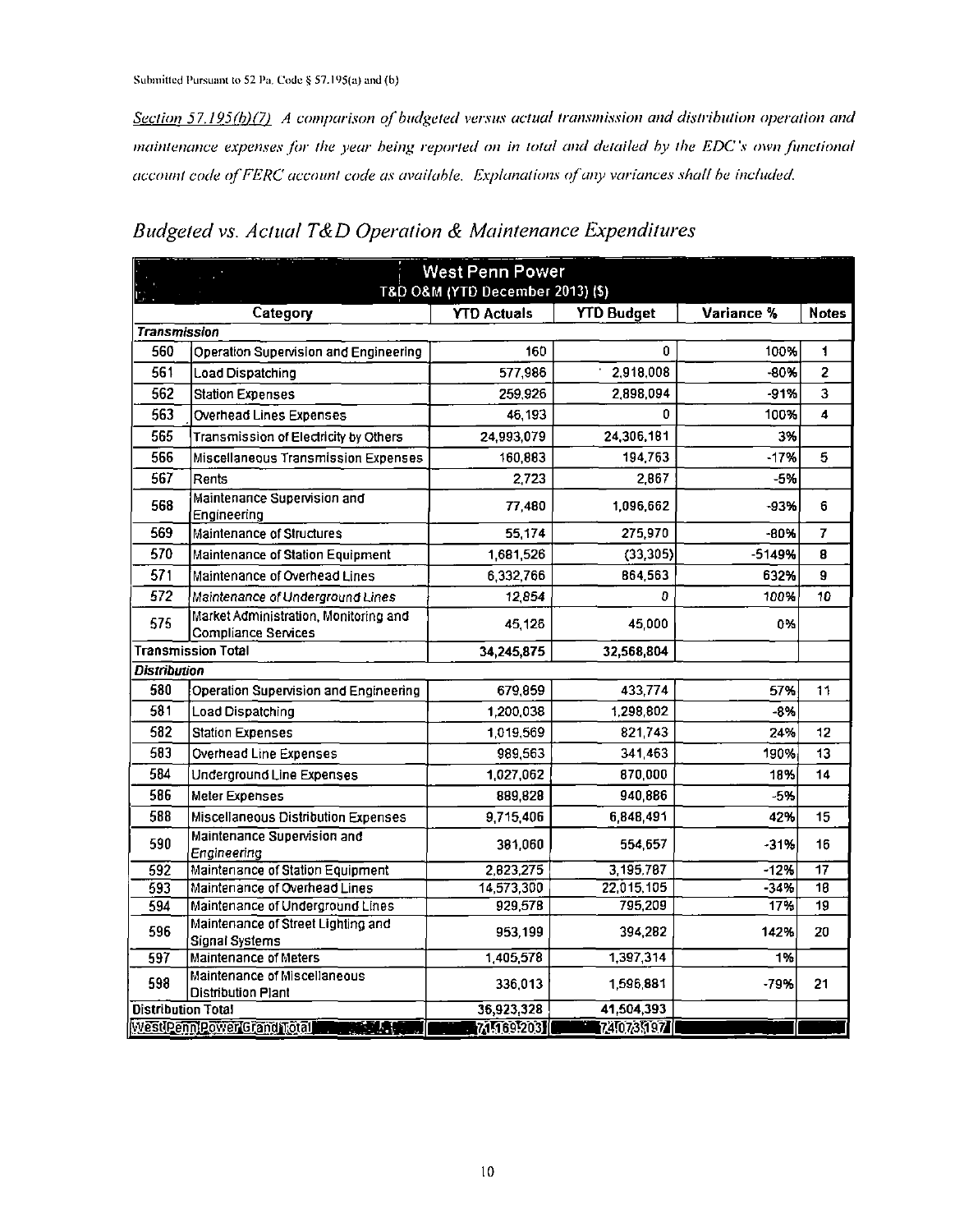$\sim 400$ 

 $\sim 10^{11}$ 

|                | Variance Explanations (Variances 10% or greater):                                                                                                                                                                                        |
|----------------|------------------------------------------------------------------------------------------------------------------------------------------------------------------------------------------------------------------------------------------|
| 1              | Current budgeting practices do not budget directly to FERC accounts. FirstEnergy budgets to different cost<br>collectors, which settle to FERC accounts. Actual settlements to these FERC accounts are relatively immaterial<br>amounts. |
| $\overline{2}$ | Under budget due to labor required to perform the work being less than planned.                                                                                                                                                          |
| $\overline{3}$ | Under budget due to internal labor and fleet requirements for the work being less than anticipated.                                                                                                                                      |
| 4              | Over budget due to service company costs for contractors related to the subtransmission reliability program being<br>greater than planned.                                                                                               |
| 5.             | Under budget due to labor requirements for the work being less than planned.                                                                                                                                                             |
| 6              | Under budget due to lower supervision and engineering costs than planned.                                                                                                                                                                |
| 7              | Under budget due to lower information Technology (IT) costs than anticipated.                                                                                                                                                            |
| 8              | Over budget due to internal labor required to complete this work which was not budgeted to this FERC account.                                                                                                                            |
| $\overline{9}$ | Over budget due to vegetation management costs being greater than planned.                                                                                                                                                               |
| 10             | Over budget due to labor costs being greater than planned.                                                                                                                                                                               |
| $-11$          | Over budget due to service company costs for labor contingency planning being greater than anticipated.                                                                                                                                  |
| 12             | Over budget due to labor requirements for the work being greater than planned.                                                                                                                                                           |
| 13             | Over budget due to greater overhead line preventative maintenance than planned.                                                                                                                                                          |
| 14             | Over budget due to greater underground locating work.                                                                                                                                                                                    |
| 15             | Over budget due to company vehicle and contractor costs being greater than planned, partially offset by internal labor<br>and materials being less than planned.                                                                         |
| 16             | Under budget due to lower labor for distribution maintenance supervision and engineering than planned.                                                                                                                                   |
| 17             | Under budget due to lower distribution maintenance of station equipment than planned.                                                                                                                                                    |
| 18             | Under budget due to lower storm and vegetation management contractor costs than planned.                                                                                                                                                 |
| 19             | Over budget due to higher than planned maintenance of underground cable than planned.                                                                                                                                                    |
| 20             | Over budget due to labor requirements for the work being greater than planned.                                                                                                                                                           |
| -21            | Under budget due to lower Information Technology (IT) billings than anticipated.                                                                                                                                                         |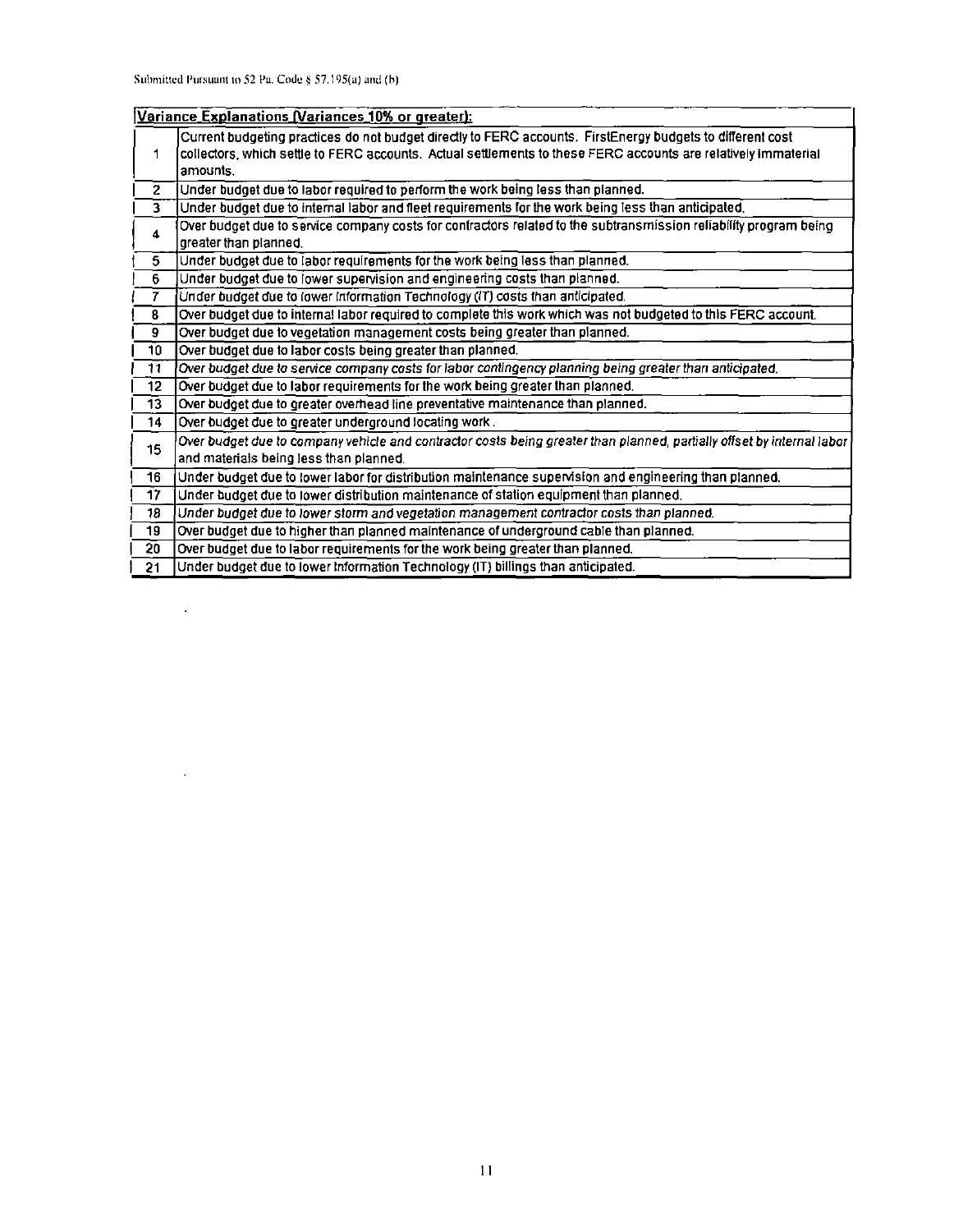$\sim$ 

Section 57.195(b)(8) A comparison of budgeted versus actual transmission and distribution operation and maintenance capital expenses for the year heing reported on in total and detailed by the EDC's own functional account code or FERC account code as available. Explanations of any variances 10% or greater shall be included.

## Budgeted vs. Actual T&D Capital Expenditures

| <b>West Penn Power</b>                   |                    |                   |            |              |  |
|------------------------------------------|--------------------|-------------------|------------|--------------|--|
| T&D Capital (YTD December 2013) (\$)     |                    |                   |            |              |  |
| Category                                 | <b>YTD Actuals</b> | <b>YTD Budget</b> | Variance % | <b>Notes</b> |  |
| Capacity                                 | 3,771,657          | 6,509,414         | -42%       |              |  |
| Condition                                | 5,200,622          | 7,358,313         | $-29%$     | 2            |  |
| Facilities                               | 646,705            | 173.124           | 274%       | 3            |  |
| <b>Forced</b>                            | 22,738,897         | 24,885,963        | $-9%$      |              |  |
| Meter Related                            | 2,190,501          | 1,949,692         | 12%        | 4            |  |
| New Business                             | 18,012,086         | 14 822 122        | 22%        | 5            |  |
| JOther                                   | 11,769,994         | 19,375,572        | $-39%$     | 6            |  |
| Reliability                              | 3,562,605          | 14,282,823        | -75%       |              |  |
| Street Light                             | 794,806            | 1,282,956         | $-38%$     | 8            |  |
| Tools and Equipment                      | 3,186,457          | 3.611.308         | $-12%$     | 9            |  |
| Vegetation Management                    | 30,969,293         | 25,987,100        | 19%        | 10           |  |
| Westleenn Power Total De Man 10278437623 |                    | [120]238]387      |            |              |  |

|    | Variance Explanations (Variances of 10% or greater):                                                                     |
|----|--------------------------------------------------------------------------------------------------------------------------|
|    | Under budget due to timing differences in several construction projects.                                                 |
|    | Under budget due to unscheduled overhead and underground repairs and substation condition work being lower than          |
|    | budget.                                                                                                                  |
| -3 | Over budget due to more facilities work being performed than budgeted.                                                   |
| -4 | Over budget due to higher meter exchanges than budgeted.                                                                 |
|    | 5   Over budget due to new residential, commercial and industrial business being over budget.                            |
| 6  | Under budget due to lower overhead costs and lower transmission line corrective maintenance than budgeted, partially     |
|    | offset by building and facilities improvements higher than budget.                                                       |
|    | Under budget due to lower cost of reliability-related technology projects than budgeted and projects anticipated during  |
|    | the budgeting process which did not materialize, partially offset by higher than planned charges to a project addressing |
|    | facilities clearances.                                                                                                   |
| -8 | Under budget due to lower mercury vapor replacement charges than budgeted.                                               |
| 9  | Under budget due to lower Information Technology (IT) project costs than budgeted.                                       |
|    | 10 Over budget due to both vegetation management planned-transmission and vegetation management planned-                 |
|    | distribution costs being greater than planned.                                                                           |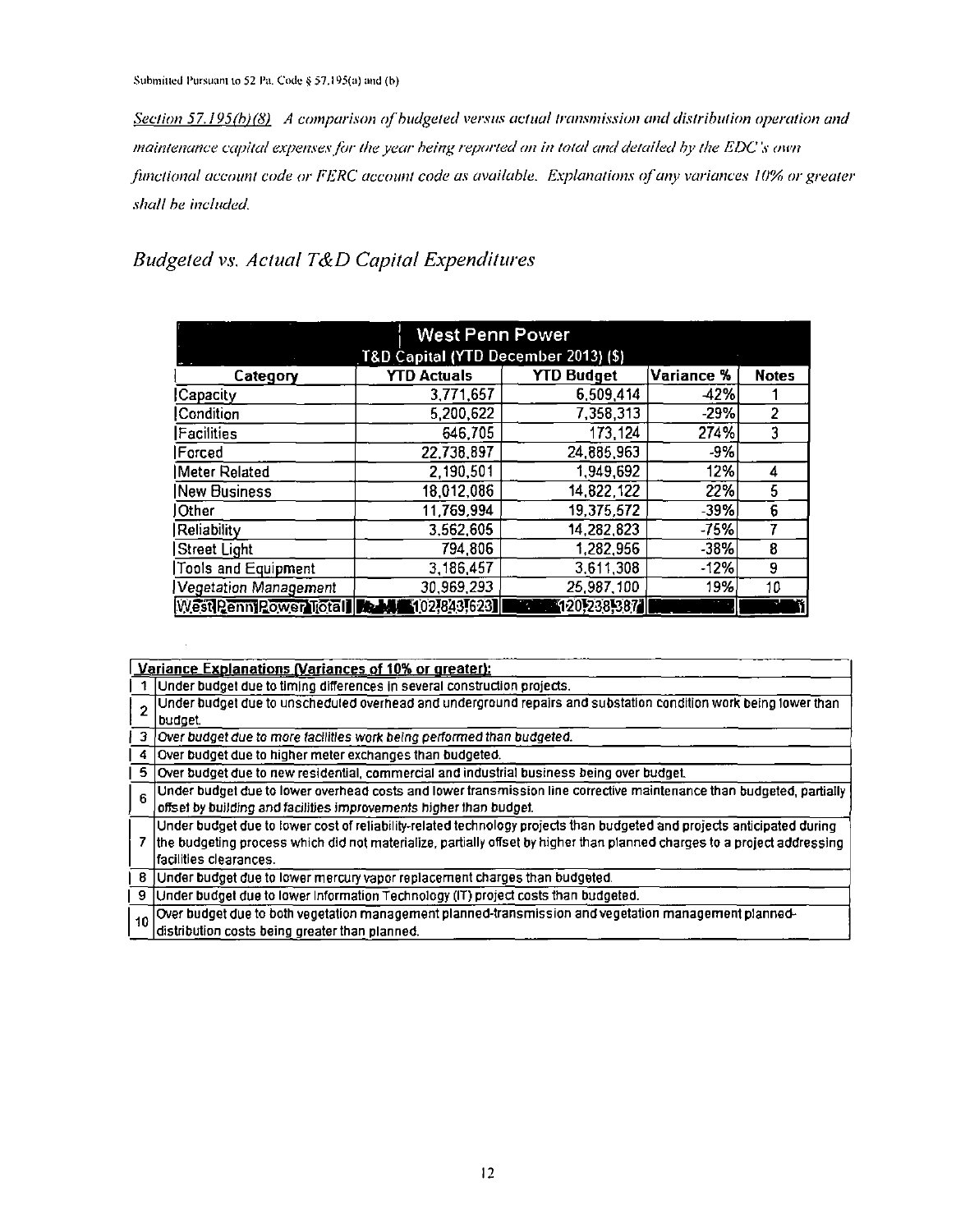Submitted Pursuant to 52 Pa. Code § 57.195(a) and (b)

Section 57.195(b)(9) Quantified transmission and distribution inspection and maintenance goals/objectives for the current calendar year detailed by system area (that is, transmission, substation and distribution).

T&D Inspection & Maintenance Programs - 2014 Goals / Objectives

| <b>T&amp;D Inspection &amp; Maintenance Programs - 2014</b> |                                                      |  |  |  |
|-------------------------------------------------------------|------------------------------------------------------|--|--|--|
| Program/Project                                             | <b>West Penn Power</b>                               |  |  |  |
| Forestry                                                    |                                                      |  |  |  |
| Transmission (Miles)                                        | 166.62                                               |  |  |  |
| Distribution (Miles)                                        | 4,506                                                |  |  |  |
| Transmission                                                |                                                      |  |  |  |
| Aerial Patrols                                              | 2                                                    |  |  |  |
| Wood Pole Groundline                                        | O                                                    |  |  |  |
| Substation                                                  |                                                      |  |  |  |
| General Inspections                                         | 5,880                                                |  |  |  |
| Transformers                                                | 608                                                  |  |  |  |
| Breakers                                                    | 501                                                  |  |  |  |
| Relay Schemes<br>160                                        |                                                      |  |  |  |
| <b>Distribution</b>                                         |                                                      |  |  |  |
| Capacitors                                                  | 1,310                                                |  |  |  |
| Poles                                                       | 54,900                                               |  |  |  |
| Reclosers                                                   | 3.789                                                |  |  |  |
| Radio-Controlled Switches                                   | West Penn Power has no<br>radio-controlled switches. |  |  |  |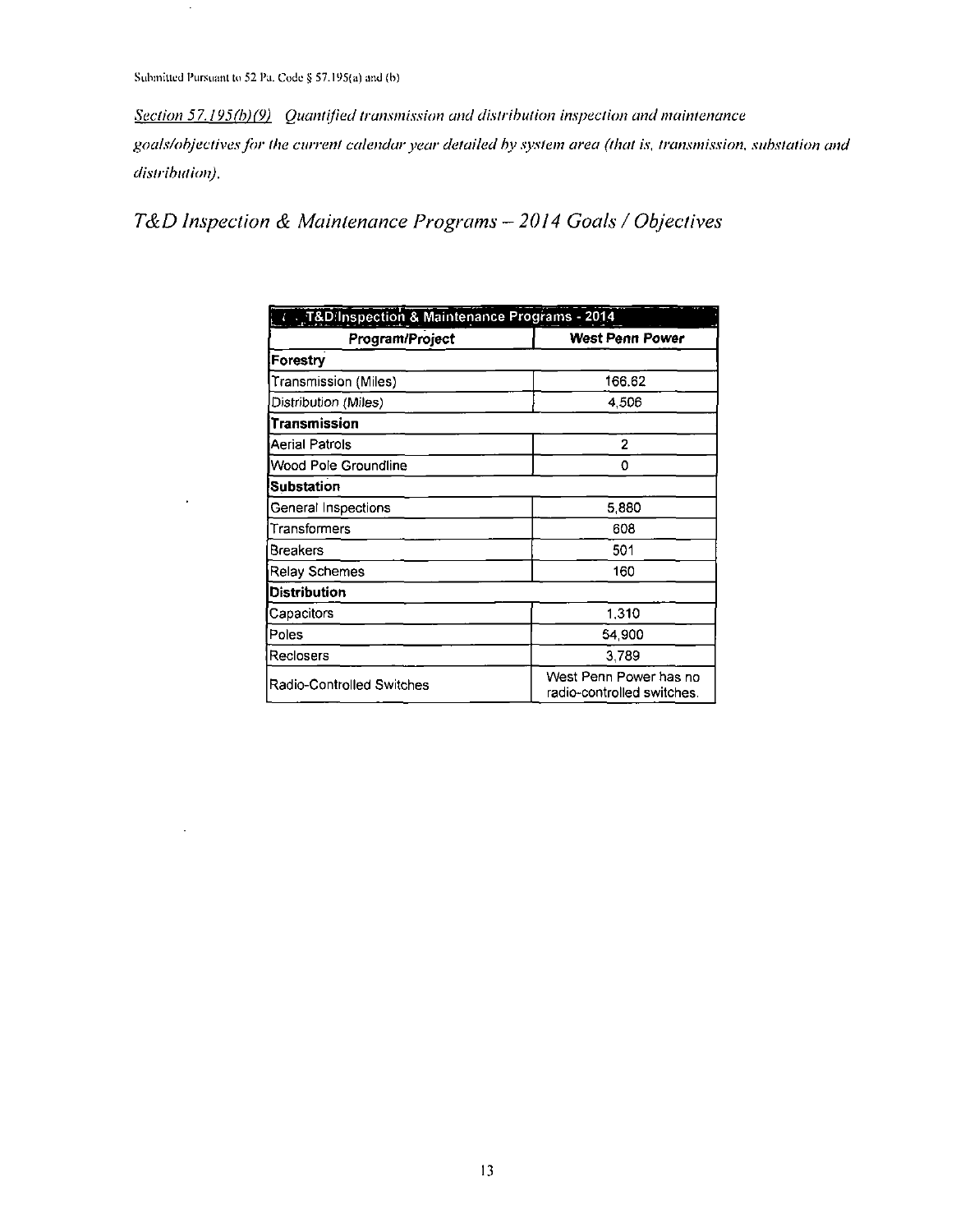Section 57.195(b)(10) Budgeted transmission and distribution operation and maintenance expenses for the current year in total and detailed by the EDC's own functional account code or FERC account code as available.

*2014 T&D O&M Budget<sup>7</sup>*

| $\mathcal{R}^{\mathcal{A}}$ , and $\mathcal{R}^{\mathcal{A}}$<br>West Penn Power       |                      |
|----------------------------------------------------------------------------------------|----------------------|
| T&D O&M - Annual 2014 (\$)                                                             |                      |
| Category                                                                               | <b>Annual Budget</b> |
| <b>Transmission</b>                                                                    |                      |
| 561 Load Dispatching                                                                   | 2,133,581            |
| 562 Station Expenses                                                                   | 1,913,851            |
| 565 Transmission of Electricity by Others                                              | 27,481,224           |
| 566 Miscellaneous Transmission Expenses                                                | 271,032              |
| 568 Maintenance Supervision and Engineering                                            | 417,316              |
| 569 Maintenance of Structures                                                          | 227,646              |
| 570 Maintenance of Station Equipment                                                   | 340,036              |
| 571 Maintenance of Overhead Lines                                                      | 1.946,687            |
| 575 Market Administration, Monitoring and Compliance Services                          | 23,360               |
| <b>Transmission Total</b>                                                              | 34,754,735           |
| <b>Distribution</b>                                                                    |                      |
| 580 Operation Supervision and Engineering                                              | 453,940              |
| 581 Load Dispatching                                                                   | 1,074,225            |
| 582 Station Expenses                                                                   | 1,210,387            |
| 583 Overhead Line Expenses                                                             | 1,364,428            |
| 584 Underground Line Expenses                                                          | 974,363              |
| 586 Meter Expenses                                                                     | 754,590              |
| 588 Miscellaneous Distribution Expenses                                                | 8,521,377            |
| 590 Maintenance Supervision and Engineering                                            | 379,123              |
| 592 Maintenance of Station Equipment                                                   | 3,665,101            |
| 593 Maintenance of Overhead Lines                                                      | 15,032,288           |
| 594 Maintenance of Underground Lines                                                   | 668,242              |
| 596 Maintenance of Street Lighting and Signal Systems                                  | 821,803              |
| 597 Maintenance of Meters                                                              | 1,552,690            |
| 598 Maintenance of Miscellaneous Distribution Plant                                    | 1,272,025            |
| <b>Distribution Total</b>                                                              | 37,744,583           |
| WestPennPowerTotal<br><b>REAL PROPERTY</b><br>$\mathbf{q} \in \mathbb{R}^{n \times n}$ | 7249953174           |

<sup>7</sup> Budgets are subject to change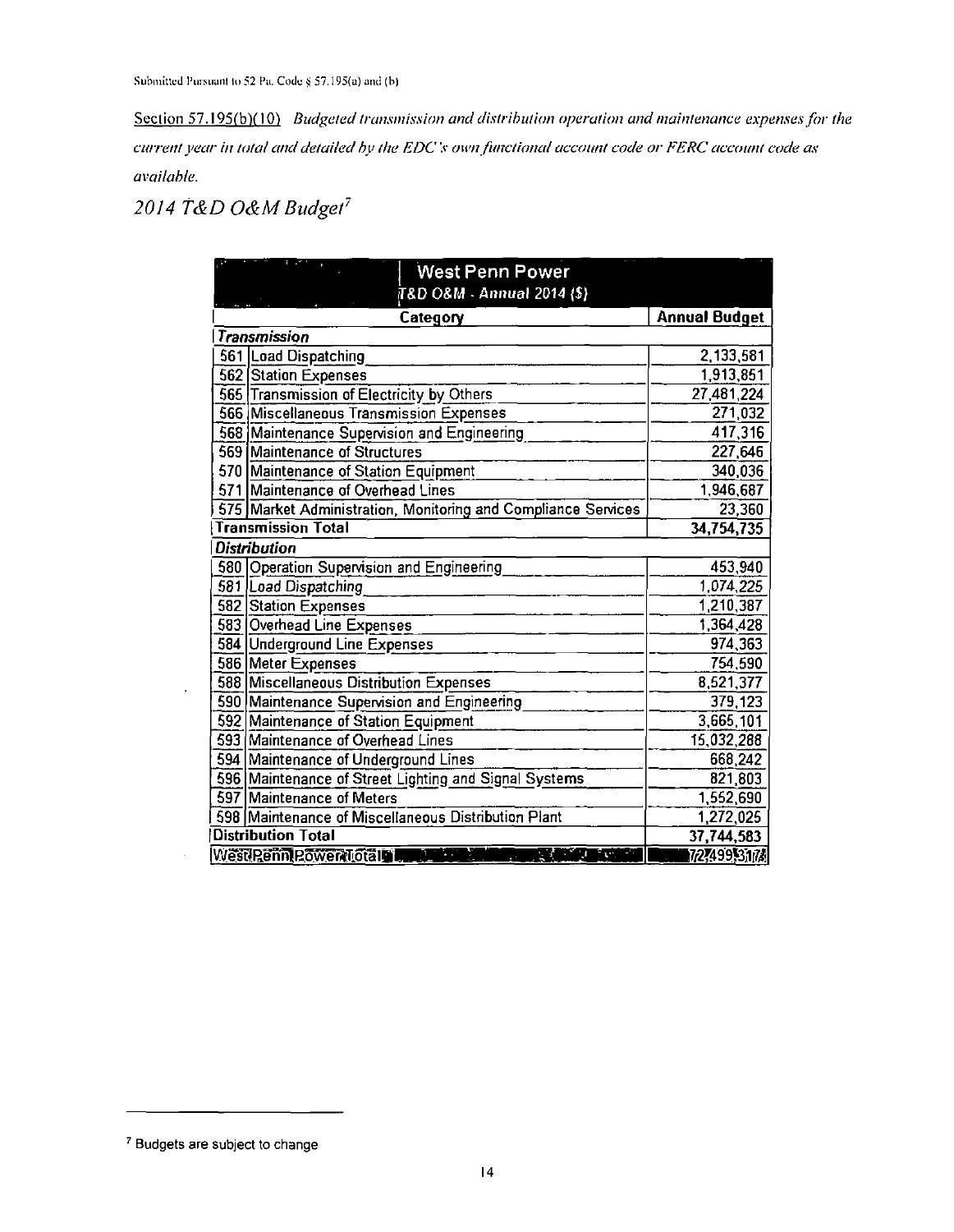*Section 57.195(h)(l 1) Budgeted transmission and distribution capiial expenses for the current year in total and detailed by the EDC's own functional account code or FERC account code as available.* 

## *2014 T&D Capital Budget<sup>8</sup>*

| <b>West Penn Power</b>     |                      |  |
|----------------------------|----------------------|--|
| T&D Capital - 2014 (\$)    |                      |  |
| Category                   | <b>Annual Budget</b> |  |
| Capacity                   | 15,490,510           |  |
| Condition                  | 8,056,231            |  |
| <b>Facilities</b>          | 1,114,559            |  |
| Forced                     | 25,700,580           |  |
| Meter Related              | 2,454,625            |  |
| New Business               | 22,788,586           |  |
| Other                      | 21,130,494           |  |
| Reliability                | 3,998,820            |  |
| Street Light               | 665,577              |  |
| <b>Tools and Equipment</b> | 1,613,460            |  |
| Vegetation Management      | 31,730,252           |  |
| WestlPenniPower Total      | 134,743,695          |  |

 $\hat{\mathbf{r}}$ 

<sup>&</sup>lt;sup>8</sup> Budgets are subject to change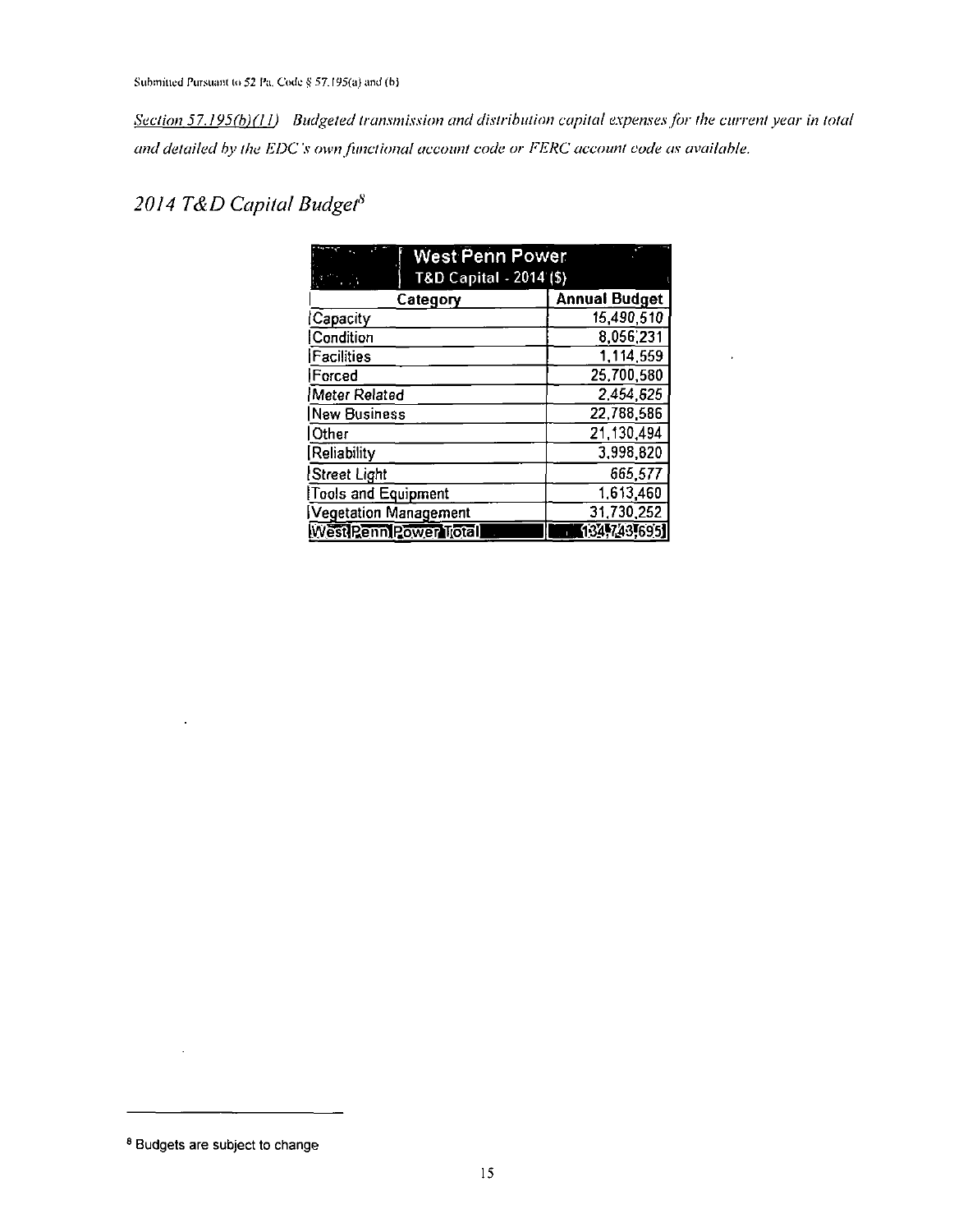$\hat{\mathcal{L}}$ 

*Section 57.195(b)(12)* Significant changes, if any, to the transmission and distribution maintenance *programs previously submitted to the Commission.* 

#### *Changes to T&D Maintenance Programs*

West Penn Power continues to review its inspection and maintenance practices to confirm that they are consistent with industry standards and that they support the achievement of the applicable Commission approved reliability benchmarks and standards. There were no significant revisions made to the inspection and maintenance practices in 2013.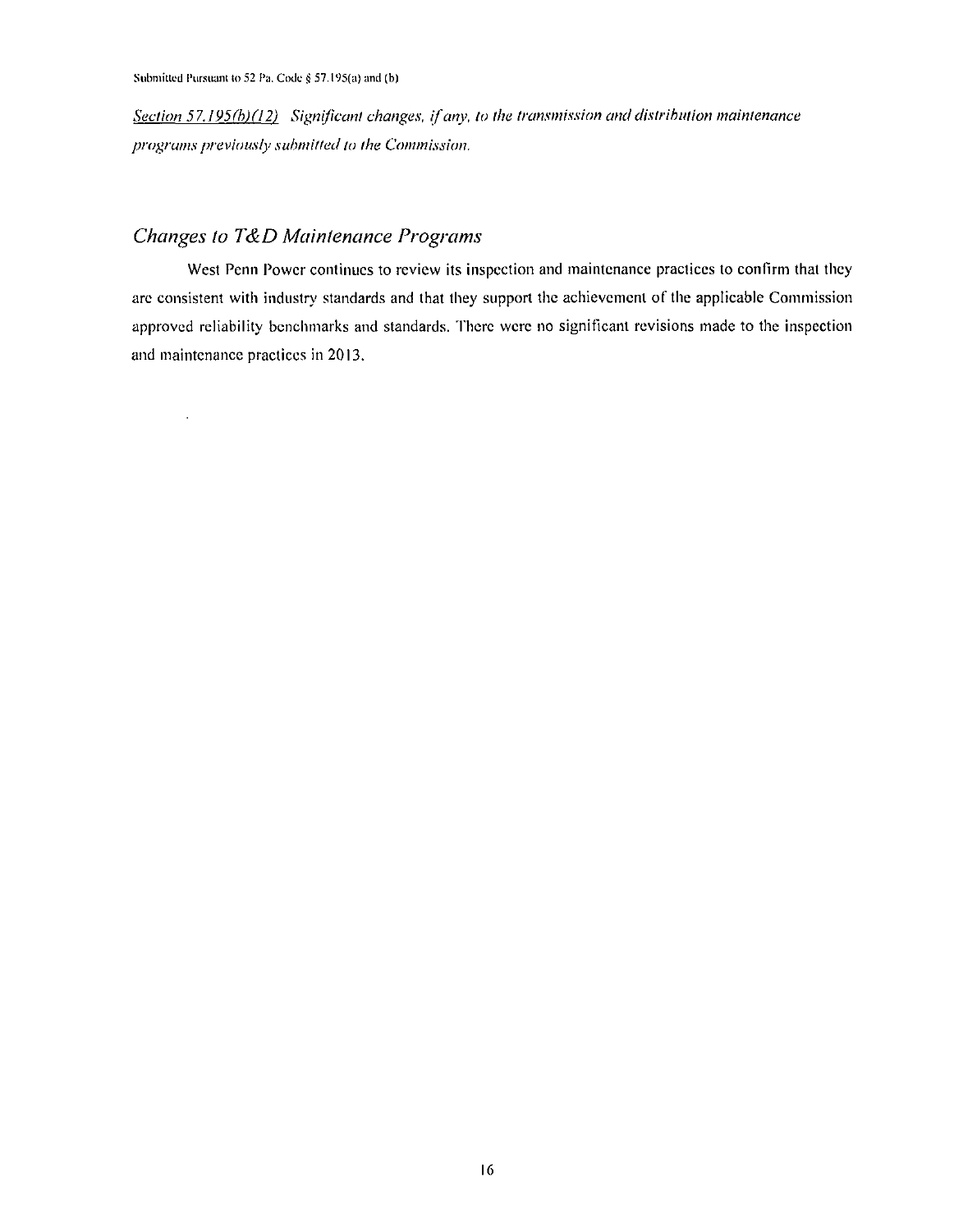$\mathcal{A}$ 

## **ATTACHMENT A**

## **Worst Performing Circuits - Remedial Actions**

# **RECEIVED**

## APR 3 0 2014

PA PUBLIC UTILITY COMMISSION SECRETARY'S BUREAU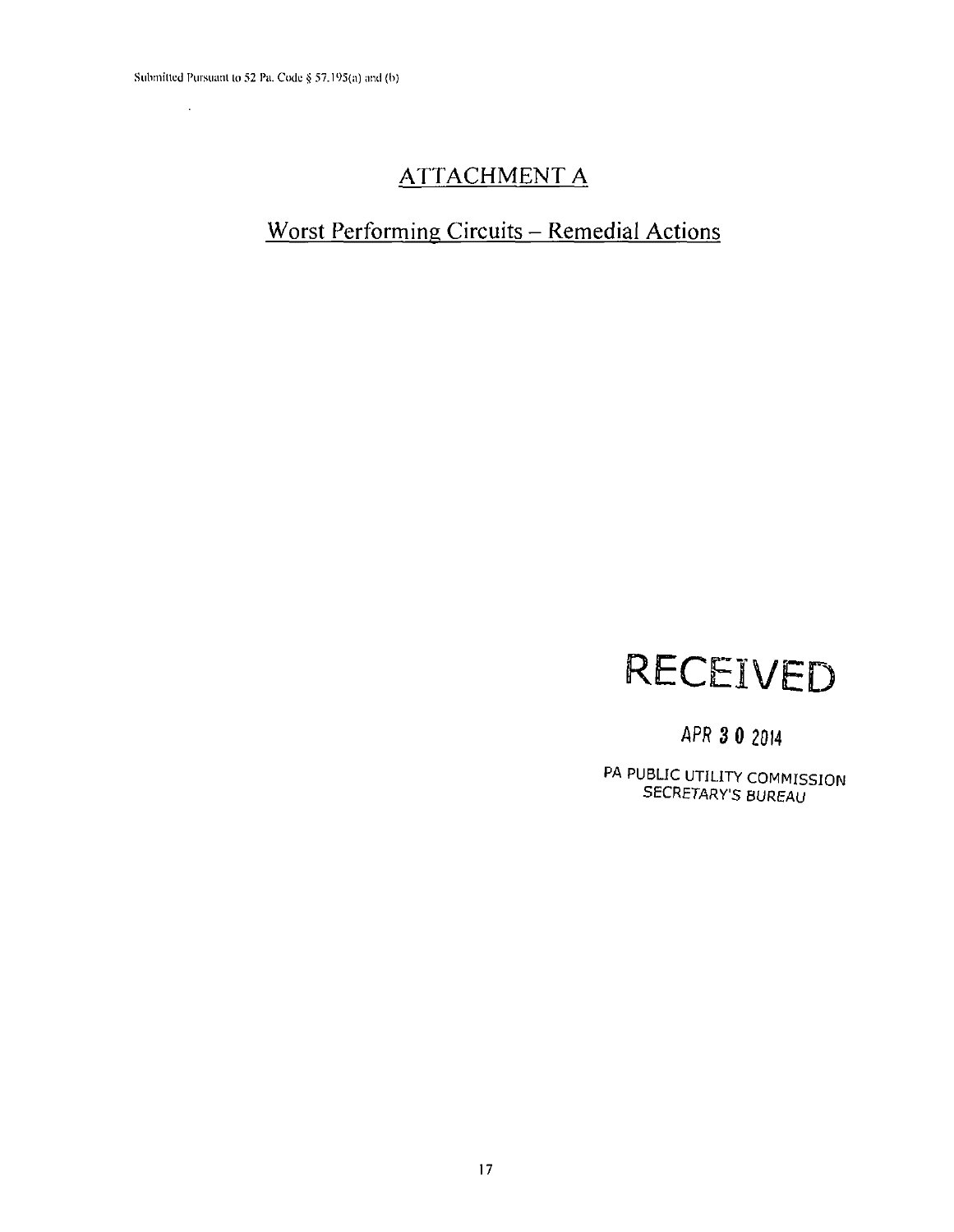|                   | West Penn Power |                                                                | <b>Service State</b>             | <u>na matang panahan ka</u> |                                                             |               |
|-------------------|-----------------|----------------------------------------------------------------|----------------------------------|-----------------------------|-------------------------------------------------------------|---------------|
| <b>Substation</b> | <b>Circuit</b>  |                                                                | Remedial Action Planned or Taken |                             | Status of Remedial Work   Date Remedial Work  <br>Completed | Completed     |
| Houston           | Mcgovern        | 91% of the CMI was due to non-preventable trees.               |                                  |                             |                                                             |               |
|                   |                 | Zone 1 danger tree work                                        |                                  |                             | Complete                                                    | Dec-12        |
|                   |                 | Follow up hardware corrections as a result of hardware review. |                                  |                             | Complete                                                    | $Jun-13$      |
|                   |                 | Cycle tree trimming.                                           |                                  |                             | To be completed 2014                                        |               |
| Necessity         | Ohiopyle        | 87% of the CMI was due to non-preventable trees.               |                                  |                             |                                                             |               |
|                   |                 | Circuit reviewed for main line hardware issues.                |                                  |                             | Complete                                                    | <b>Nov-12</b> |
|                   |                 | Mainline SAIFI hardware review completed.                      |                                  |                             | Complete                                                    | Dec-13        |
|                   |                 | Cycle tree trimming.                                           |                                  |                             | To be completed 2014                                        |               |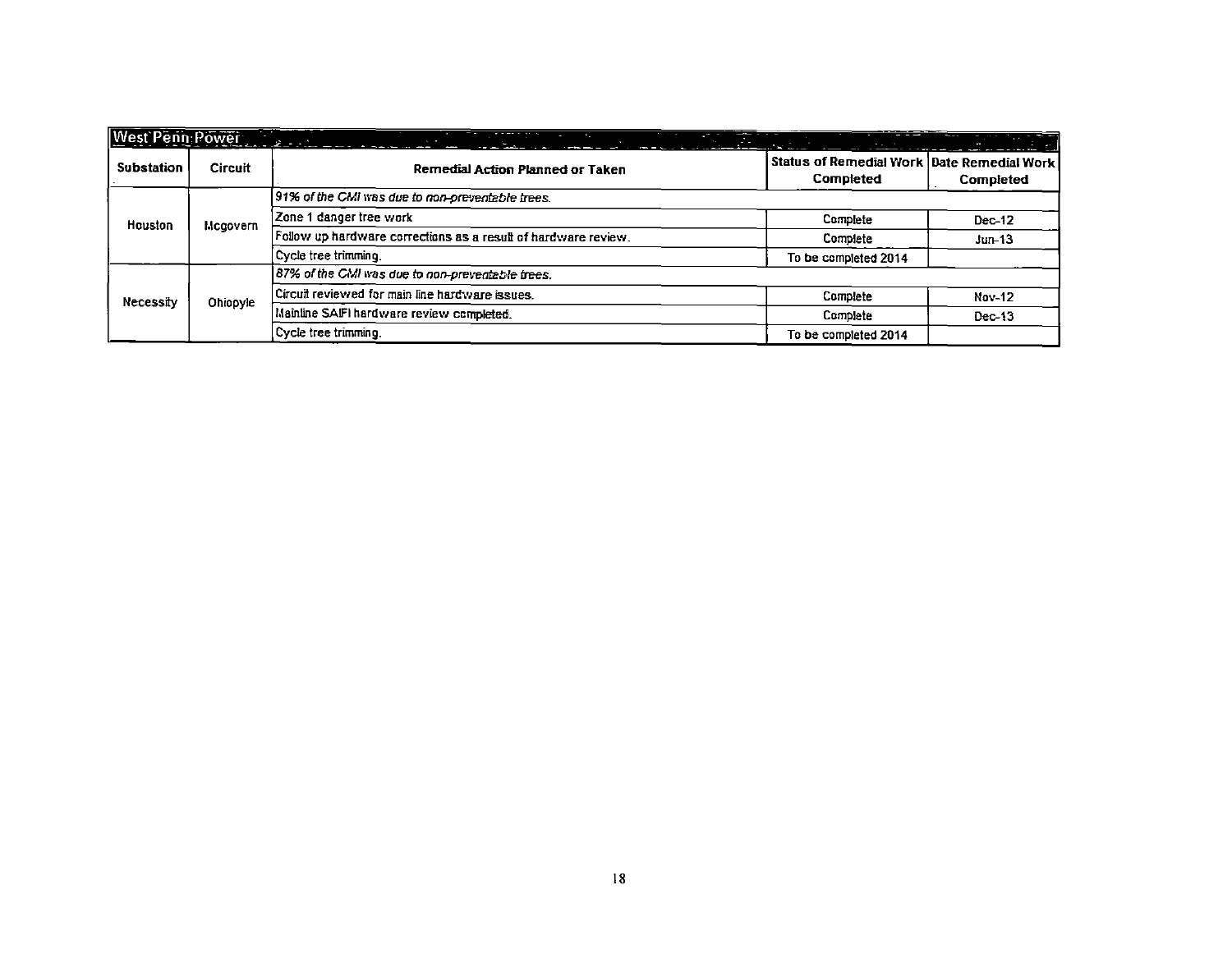#### **BEFORE THE PENNSYLVANIA PUBLIC UTILITY COMMISSION**

**2013 Annual Reliability Report - West**   $\ddot{\cdot}$ **Penn Power Company**   $\ddot{\cdot}$ 

#### **CERTIFICATE OF SERVICE**

I hereby certify that I have this day served a true and correct copy of the foregoing document upon the individuals listed below, in accordance with the requirements of 52 Pa. Code § 1.54 (relating to service by a participant).

Service by first class mail, as follows:

John R. Evans Office of Small Business Advocate Suite 1102, Commerce Building 300 North Second Street Harrisburg, PA 17101

David Dulick Pennsylvania Rural Electric Association 212 Locust Street, 2<sup>nd</sup> Floor. Harrisburg, PA 17101

Tanya McCloskey Office of Consumer Advocate 555 Walnut Street – 5<sup>th</sup> Floor Harrisburg, PA 17101-1923

Scott Rubin Utility Workers Union of America 333 Oak Lane Bloomsburg, PA 17815-2036

Dated: April 30, 2014

2: Diese

Tori L. Giesler Attorney No. 207742 FirstEnergy Service Company 2800 Pottsville Pike P.O. Box 16001 Reading, Pennsylvania 19612-6001 (610) 921-6203 tgiesler@firstenergycorp.com



APR 3 0 ZOH

PA PUBLIC UTILITY COMMISSION SECRETARY'S BUREAU

Counsel for West Penn Power Company